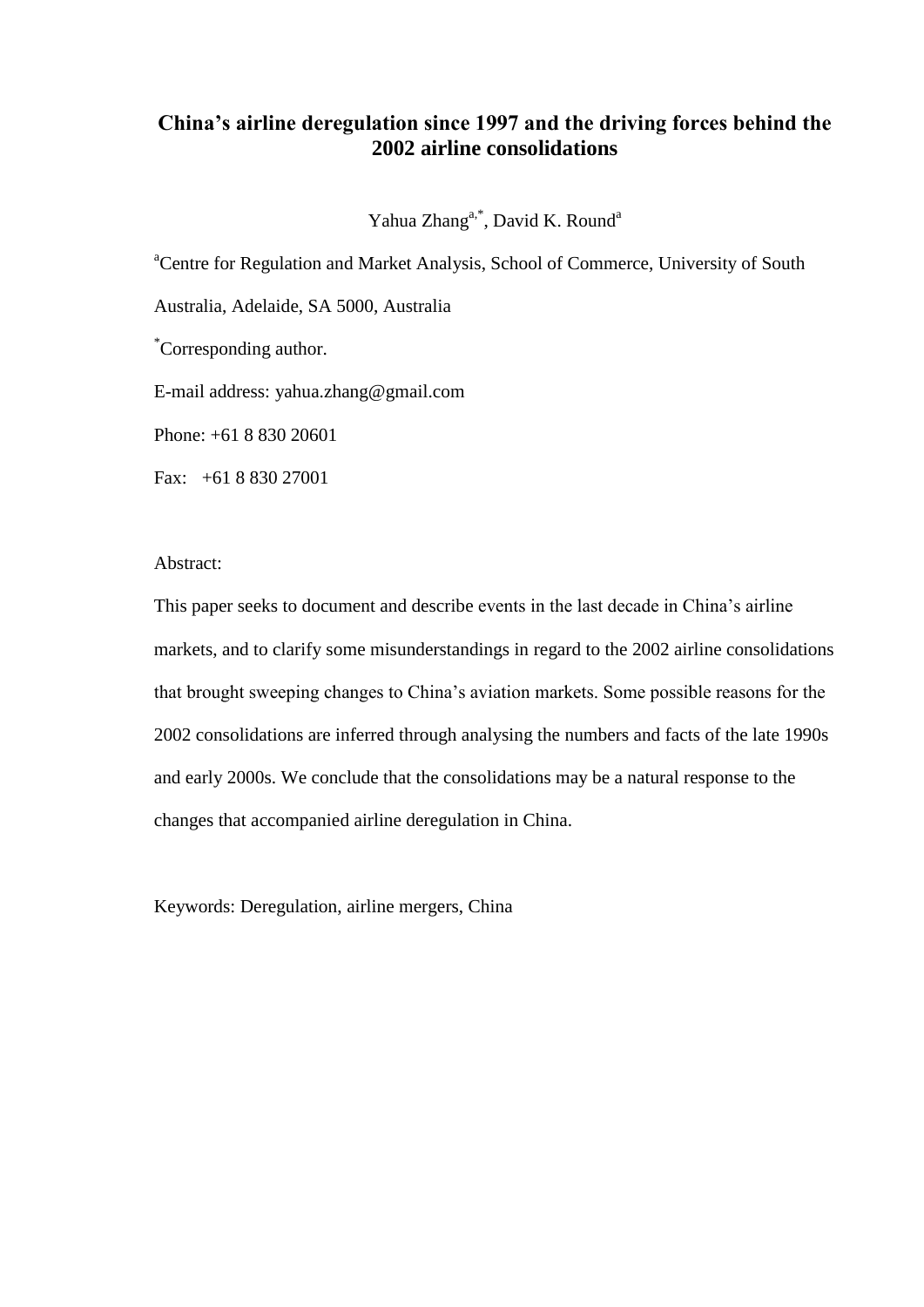### **1. Introduction**

China's airline markets have attracted the attention of many major international carriers, but have largely failed to attract the attention of academics. Literature on China's airline markets remains relatively sparse, owing to the country's opacity in aviation policies and the limitations of data availability. The dramatic changes that took place in China's airline industry in the past 20 years, from a period of strict regulation and control to being relatively uncontrolled and loosely supervised, resulted in chaotic and unexpected outcomes. Those within the industry had two opposing attitudes towards these changes: some applauded them and called for further reforms, while others resisted and demanded a return to regulation. This is also the case for the 2002 airline consolidations, which were controversial with regard to how to form an airline group and which carriers to include in each group.

The complexity of China's airline markets, increased by the government's sometimes inconsistent policies, is difficult to comprehend for economists and researchers outside the industry. This paper seeks to document and describe events in the last decade in China's airline markets, and to clarify some misunderstandings in regard to the 2002 airline consolidations that brought sweeping changes to China's aviation markets. Some possible reasons for the 2002 consolidations are inferred through analysing the numbers and facts of the late 1990s and early 2000s. We conclude that the consolidations may be a natural response to the changes that accompanied airline deregulation in China.

### **2. China's Civil Aviation History and Deregulation**

The development of China's airline industry can be broken into three stages that accord with the evolution of China's macroeconomic policy and the industry's characteristics. China's civil aviation history in the first two stages and up to the late 1990s has been well documented in Zhang (1998) and Chung (2003). In the following discussion, we will only briefly summarise the main features for these two stages.

### *2.1. Stage 1: Civil Aviation under Central Planning*

Before 1980 China was politically and economically isolated from the outside world. The airline industry was a semi-military organisation under the dual leadership of the air force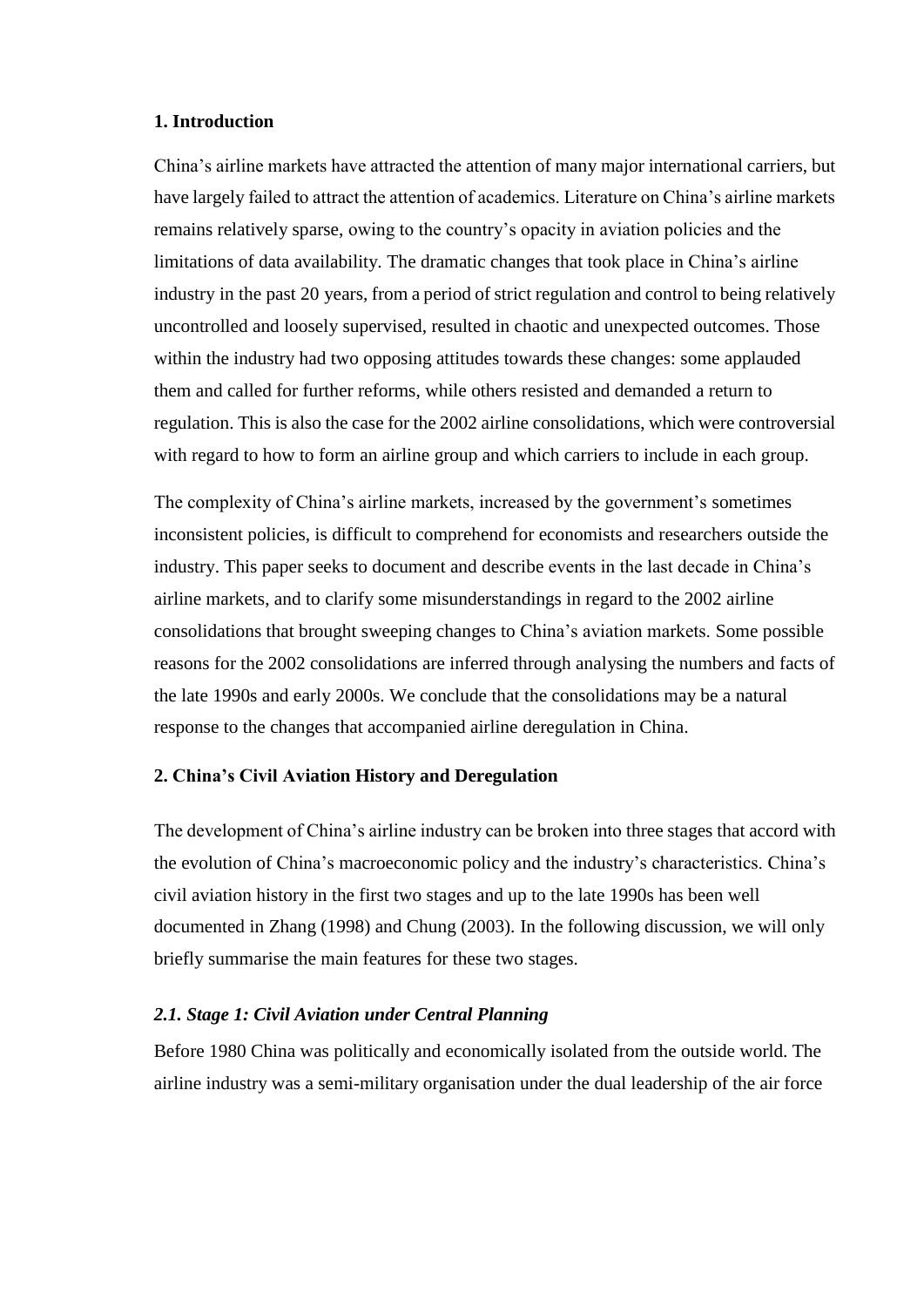and the State Council,<sup>1</sup> engaging in only limited commercial operations (see *China's Civil Aviation Statistics 1949–2000* (2002)). New routes were launched primarily to suit political activities. The industry experienced losses from 1953 to 1978, even after taking into account the central government's subsidies to the industry (see Zhang 1998, p.157). One reason for the persistent losses was that before 1980 only government officials at a certain high level were eligible to fly. This period is usually regarded as the first stage of the evolution of China's airline industry. In this phase, civil aviation operated under a four-tier administration system:

- The Civil Aviation Administration of China (CAAC) was the head,<sup>2</sup> both as a government department and as an enterprise engaging in aviation business.
- Each of the six regional civil aviation bureaus—Beijing, Shanghai, Shenyang, Guangzhou, Chengdu and Lanzhou (later relocated to Xian)—operated under the leadership of CAAC, which was in charge of and organised the aviation business of each region. Each of these bureaus engaged in airline operations in the name of CAAC in their own regions, which evolved into six trunk airlines.
- Under the regional bureaus there were 23 provincial civil aviation bureaus, mainly engaged in airport management businesses and other local aviation activities.
- 78 civil aviation stations across the country, the fourth tier, were directly controlled by their provincial bureaus.

As with many other industries, this four-tier system was typical during the period of the centrally planned economy, embodying a combination of government and enterprise functions. The market-oriented reforms in the late 1970s sought to separate these two functions, and this policy has guided the industry's evolution since 1978.

 $1$  The State Council of China, namely the Central Government, is composed of the premier, vice-premiers, state councillors, ministers in charge of ministries and commissions, the auditor-general and the secretary-general.

 $2^{\circ}$  CAAC was a government department under the leadership of the State Council, but most of the time it was controlled by the Central Military Committee. CAAC was regarded as an airline operator as well as a regulatory body until the establishment of the six trunk airlines.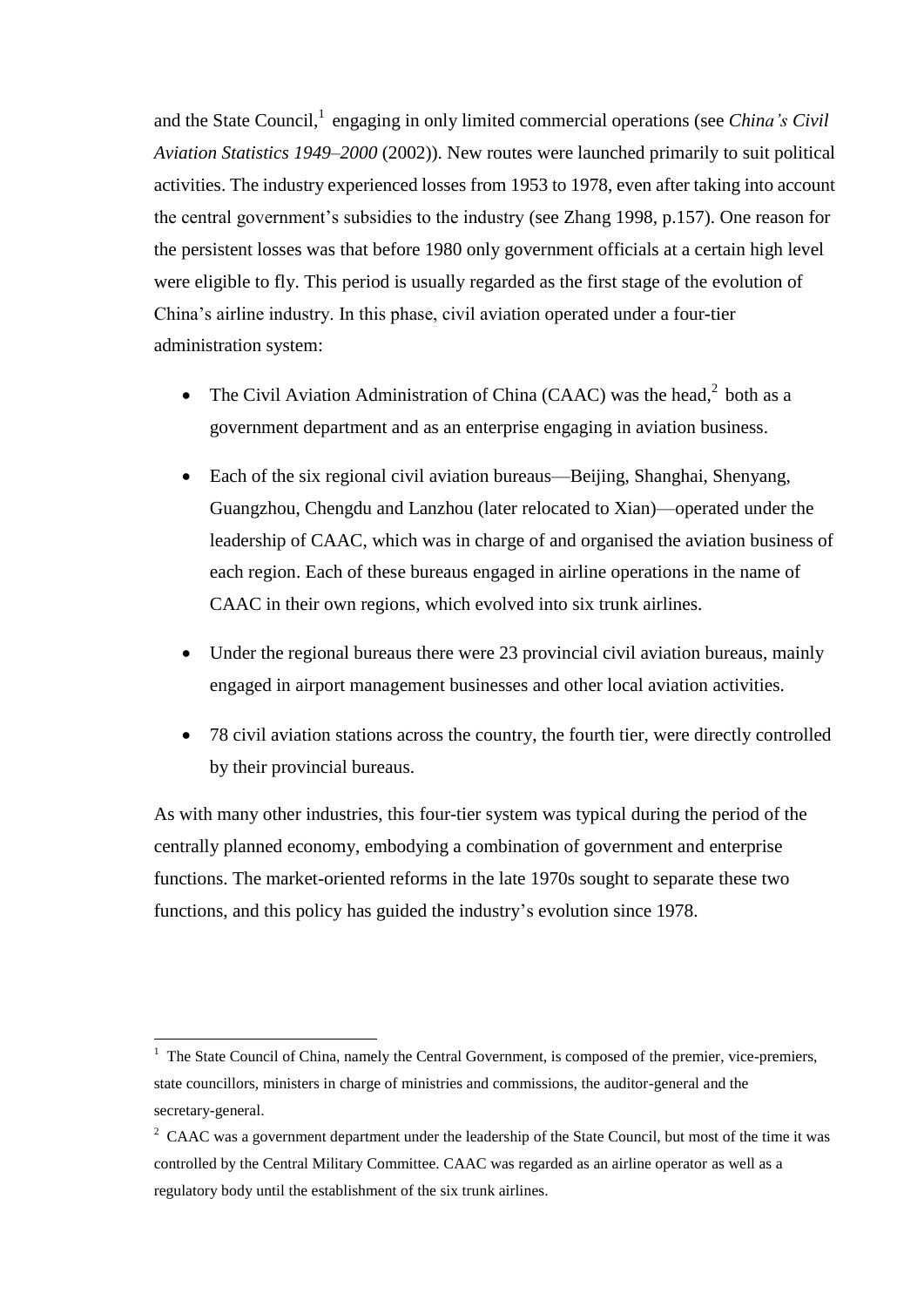## *2.2. Stage 2: Transition from Central Planning to Market Orientation with ongoing Reforms*

The second stage began in the late 1970s, when China was gradually moving away from its traditional centrally planned system. In the context of the "open door" policy adopted by the Chinese government, the airline industry started to embrace international rules and practices. CAAC was separated from the air force and in 1980 came under the direct supervision of the State Council. Within CAAC, the six regional civil aviation bureaus became "half corporatised" with the aim of making them financially independent.<sup>3</sup>

To encourage operating efficiency and profitability, in 1987 the State Council ratified the "Report on Civil Aviation Reform Measures and Implementation", and separated CAAC's government, administrative and regulatory roles from the direct management of the day-to-day operations of commercial airlines and airports. Following the ratification of this report, between 1987 and 1991 six trunk airlines based in the regional capital cities emerged: Air China (Beijing), China Eastern (Shanghai), China Northwest (Xi'an), China Northern (Shenyang), China Southwest (Chengdu) and China Southern (Guangzhou). CAAC was the nominal owner of these airlines, in the name of the state. Accompanying these reforms was growth in the number of regional airlines, which were usually established by local governments or jointly with CAAC in a bid to support the local economy. Most began with only two or three planes and were based in their provincial capitals, from where they provided services to gateway cities such as Beijing, Shanghai and Guangzhou.

Both the regional and trunk airlines were tightly regulated by CAAC in every aspect of air services provision, market entry, route entry, frequency and pricing, with only limited competition between the regional airlines and the trunk airlines on a small number of routes. Until 1996, Chinese airlines competed against each other through standards of service and their safety record, rather than through competitive pricing. In fact, passengers had no strong brand identity awareness before the mid-1990s, as many airlines had only recently been established and were effectively indistinguishable because of the tight regulation by CAAC. In such a controlled environment, it was highly unlikely that competitiveness would be fostered.

 $3\text{ }$  The first step towards a market economy in China in the 1980s was to make the state-owned enterprises ―self-responsible for losses and extra-profit retention‖, i.e., recording profits and losses independently (see Zhang 1998).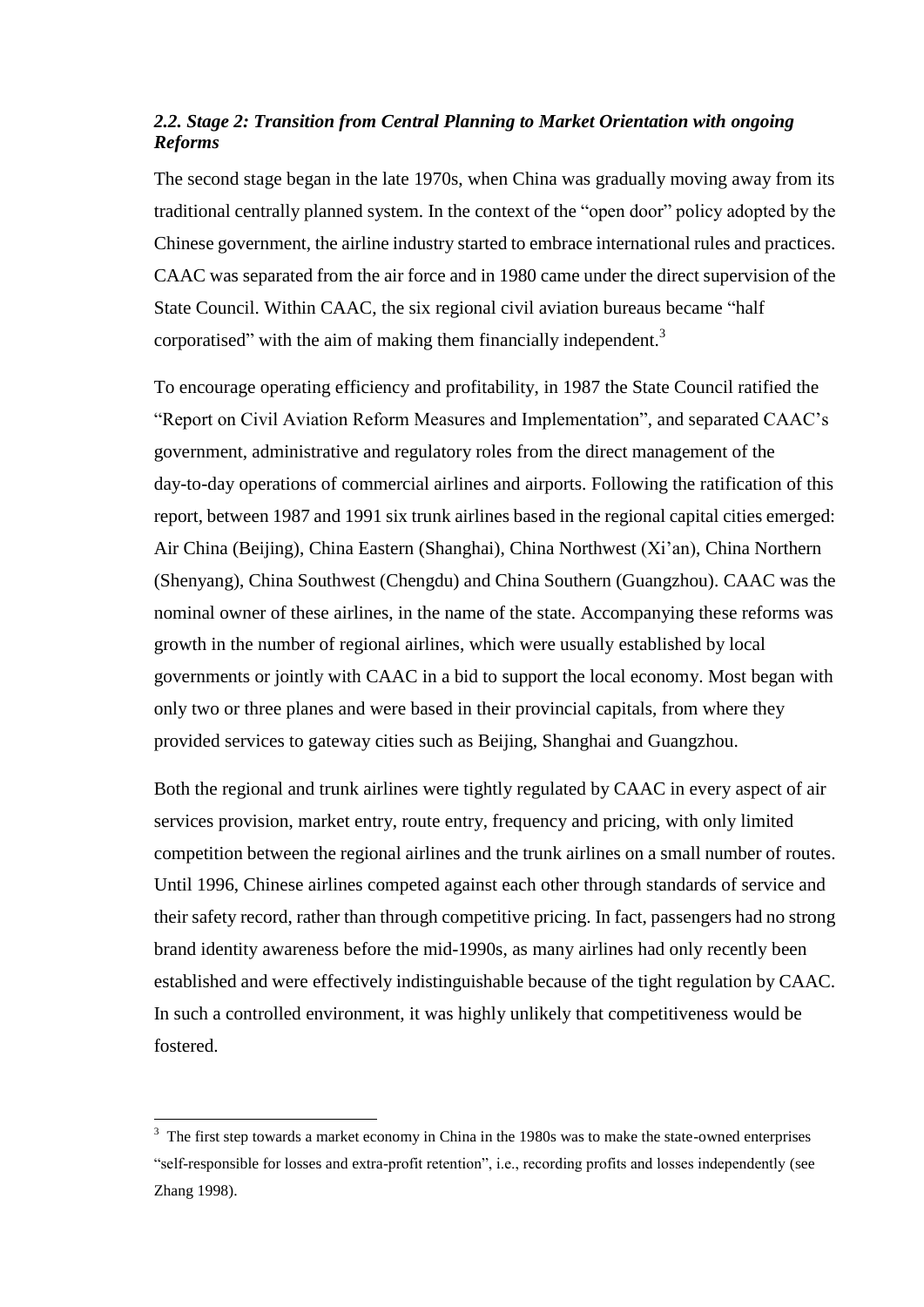#### *2.3. Stage 3: Deregulation, Privatisation and Consolidation*

The year 1997 marked the start of the third stage of the development of China's airline industry. This stage, which continues to the present, provides a landmark of deregulation, privatisation and consolidation. From 1997 on, airlines experienced a period of unexpected shocks from both home and abroad, with increasing challenges from aggressive international airlines, further deregulation demands from foreign governments, and a worldwide trend towards airline alliances. Passengers with a high level of awareness of their consumer rights demanded better services and prices. Profits were no longer guaranteed and fluctuations in revenue were unavoidable. Government policies on the airline industry in this era were at times inconsistent and promoted controversy, as can be seen in the following sections.

### **2.3.1. Deregulation in Airfares**

 $\overline{a}$ 

The first sign of price relaxation occurred in 1992, when the State Council allowed the price of airfares to vary within a range of 10% of the set price. However, in practice, all airlines still adopted the same price, and changed their prices simultaneously under the supervision of CAAC. From 1 July 1997, price discrimination on foreign passengers was eliminated and the same price applied to all passengers who purchased their tickets in China. In November 1997, CAAC promulgated the policy of "one class with multiple discounts",<sup>4</sup> encouraging airlines to adopt a price discrimination strategy in an attempt to attract more passengers in order to make full use of their capacity. This policy marked the beginning of the deregulation of air prices. Repeated price wars between airlines followed. To make their load factors look good and to snatch greater market shares, airlines sold their seats at low prices without considering their costs. The destructive dogfight led to a heavy loss of 3.5 billion Chinese yuan (US\$0.44 billion) for the whole industry in 1998 (*International Finance Daily*, 17/04/2003).

On 8 May 1998, CAAC issued "The Decision to Enforce Supervision and Restore Order in the Air Market", prohibiting discounts from falling below 20% of the normal price. As there were no penalties, many airlines disregarded this command and the price wars continued. CAAC's role as a regulator and coordinator, which involved the issuing of policies and pricing, was being severely challenged. Thus, in February 1999 it introduced a stronger policy that had the intent of immediately halting any discounts on any route. It included the

<sup>&</sup>lt;sup>4</sup> The airlines used to simply set three classes in their flights: first, business and economy. The adoption of the yield management system allows one class (e.g., economy class) with many sub-classes, offering different discounts to passengers at different time points.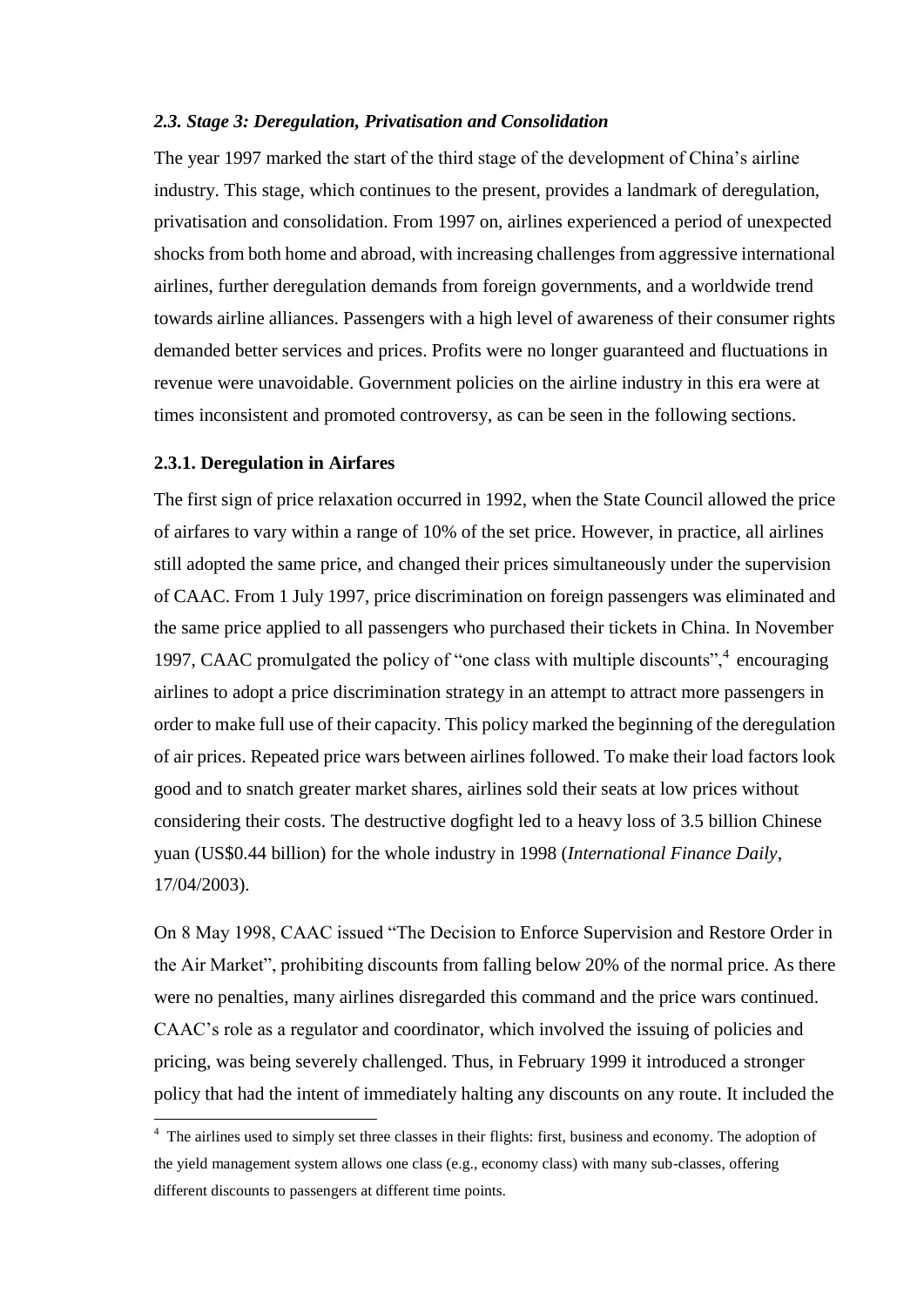harsh penalty of expulsion from routes where violators discounted airfares. Several violations were detected on some routes and the violators were punished, $5$  but when too many airlines continued discounting, CAAC could do nothing because it was too difficult to penalise them all. At the same time, consumers strongly opposed any tightening of control over prices, and the airlines did not want to be deprived of their pricing freedoms once they had been acquired (Li 2001).

"Revenue pooling" was CAAC's last-ditch attempt to curb destructive competition. From 1 April 2000, CAAC decided that the airlines' revenues on each of 108 routes where competition had been relatively fierce should be aggregated and reallocated at the settlement centre of CAAC, taking into account each airline's seats actually offered and passengers actually carried.<sup>6</sup> Airlines that did not want to join this scheme would be expelled from these routes. The 108 routes accounted for 11% of the total domestic routes but carried 50.5% of domestic passengers. Although this remedy could stop the declines in the airlines' revenues, its defect was obvious: it gave no impetus to airlines to do more to attract passengers. Many people questioned whether this method had violated the existing Price Law by eliminating competition.<sup>7</sup> Criticisms were overwhelming from consumers, who denounced CAAC as a protector of airlines, not a real regulator, as it compromised the interests of both airlines and consumers ((for example, see Huang (2000) questioning this policy in *Beijing Morning News*, 19/04/2000).

Despite CAAC's efforts, not every airline was satisfied with the revenue-pooling remedy. Ambitious airlines with competitive advantages could gain larger revenues if they were allowed to compete freely. This policy forced all the airlines to work together instead of

 5 For example, Hainan Airlines was expelled from several routes for one or two scheduled seasons when found to be selling heavily discounted prices on these routes.

 $<sup>6</sup>$  Under this policy, each airline was required to put its sales revenue (number of passengers carried times</sup> 80% of the normal fares) into a pool for reallocation. Even if an airline sold a ticket at a price of 70% of the normal fare, it had to put an amount of 80% of the normal fare into the revenue pool. In the reallocation, airlines with larger aircraft and thus with more seats could be reallocated more, even if these seats were unsold.

<sup>&</sup>lt;sup>7</sup> Although price-fixing activities could be caught by the 1997 Price Law which in Section 14 (1) prohibited price collusion, this clause has never been enforced on the airlines in China by price control administrations, in part, we suspect, because Section 18 of the Price Law allows the government to exercise pricing power in certain areas, such as a natural monopoly and public service sectors, although this section is not clearly spelled out.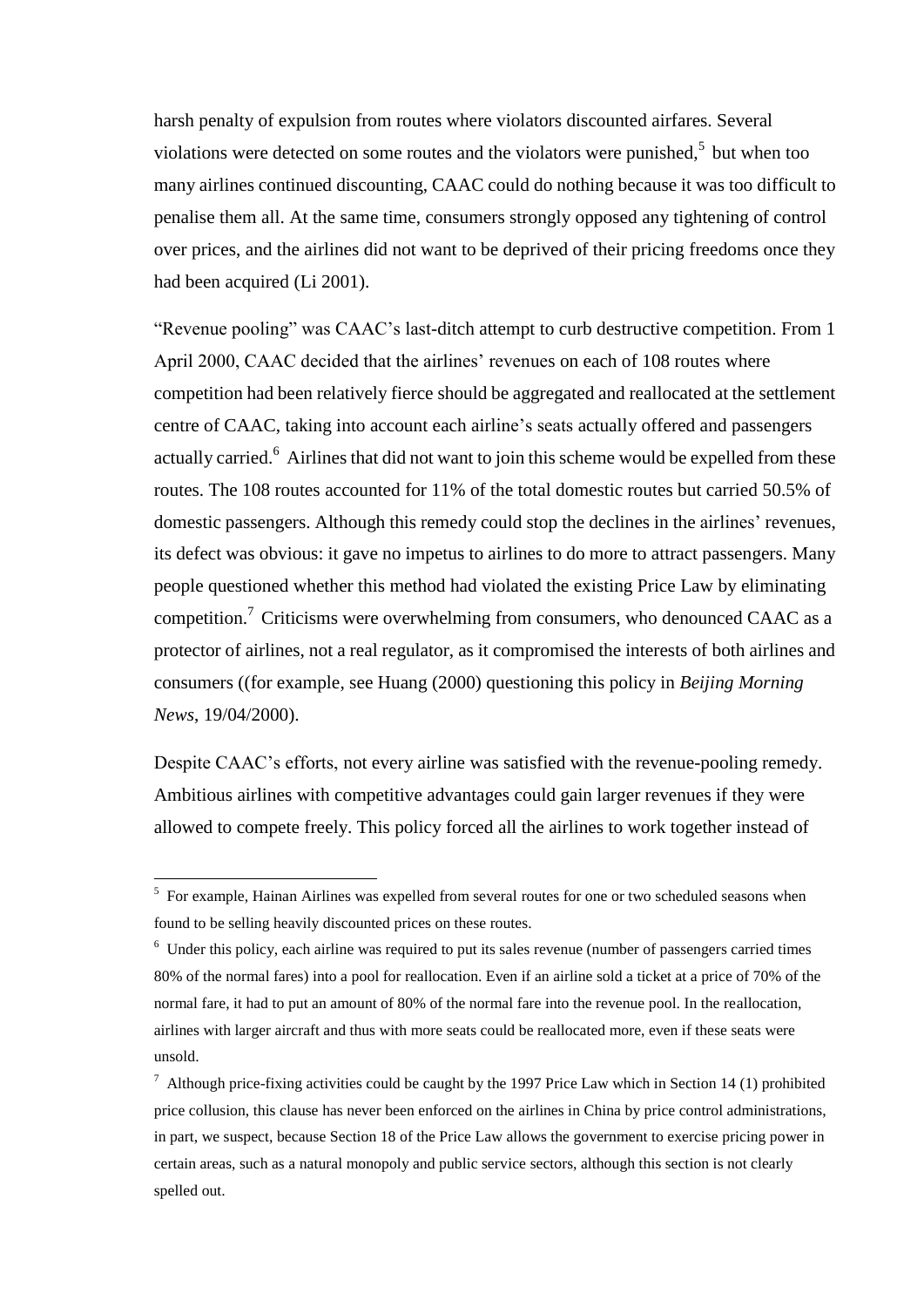competing against each other, which meant that the competitive ones had to sacrifice their best interests to accommodate the weaker ones. Another downside of this policy was that undiscounted prices struck a heavy blow to the booming tourism industry, which was especially important for provinces such as Hainan.

CAAC faced a dilemma. At a time when China was ready to step into the World Trade Organisation (WTO) to embrace the market economy, CAAC's re-regulation measure was bound to be short-lived. A mere one month later, CAAC allowed group discounts on tourist routes from Hainan in May 2000. In August of the same year, routes to small communities in regional areas were allowed to apply discounts of not more than 10%. At the beginning of 2001, CAAC permitted flexible prices on more routes, but only if the amount of money actually paid by passengers was entered on the ticket and the discounts were within the range set by CAAC. However, the discount range in most cases was simply ignored. Although the "revenue pooling" agreement was signed again by most of the airlines effective on  $112$ routes in March 2001, for many airlines, the agreement was only a paper one. Airlines closely matched their rivals' ticket prices, with no reference to CAAC's policy.

After finding that airlines could circumvent the revenue-pooling policy by secretly selling more discount tickets to increase their revenue, CAAC realised that it could no longer exercise any strong influence on pricing. As a result, it formally abandoned its revenue-pooling policy in November 2002. From then it was up to the airlines to decide whether they would pool revenue on any given route bilaterally or multilaterally, or not pool at all.

But as a regulatory body, CAAC was still responsible for regulating air prices. Working with the National Development and Reform Commission, "The Scheme of Domestic Airfare" Reform" (2004 Airfare Reform Scheme hereafter) was drafted to set benchmark prices and establish a pricing mechanism. After a hearing on 15 July 2003, which included consumers and airlines as well as other relevant parties, this scheme was finally promulgated in April 2004. The benchmark price in the domestic market was set at 0.75 Chinese yuan (US\$0.094) per kilometre, taking airlines' average cost, market demand and the resources of consumers into account. For the first time airlines were given the right to decide the price at a range 25% higher (price ceiling) and 45% lower than the benchmark price (price floor). Again, the range limit was ignored as 70% discounts on many routes were common both before and after the release of this scheme.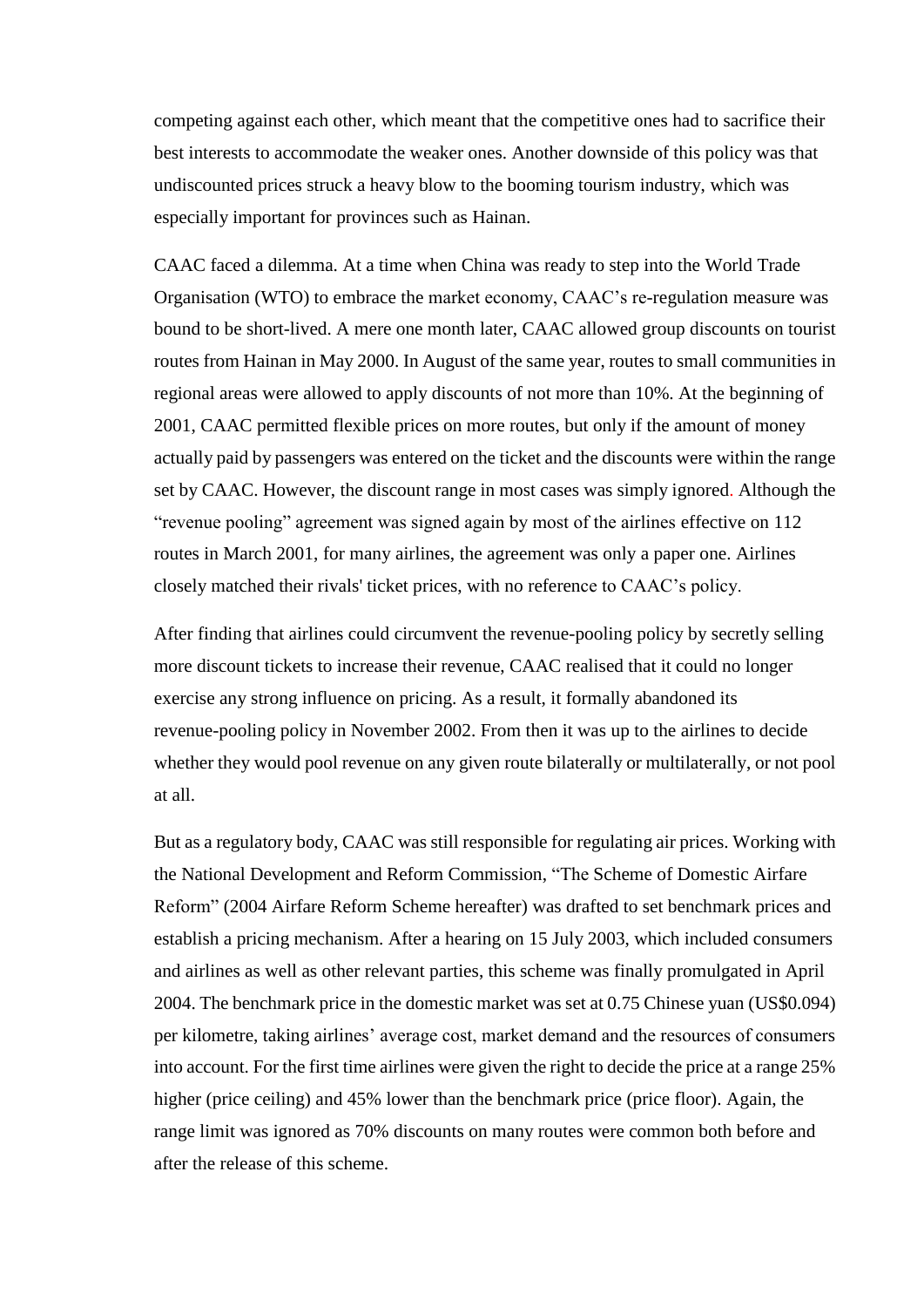In fact, since the collapse of the revenue-pooling policy, CAAC has accepted a hands-off approach to price regulation and has turned a blind eye to the price wars. All it can do now is remind airlines of the scheme after any price war. The airlines do not strictly abide by regulations that have no clear and effective punishment measures. Thus, it can be seen that the pricing of air fares in China's domestic market has, de facto, been deregulated, without a formal Deregulation Act such as in the US.

Recall the US airline deregulation experience that was detailed by Pickrell (1991), from which we can make an interesting comparison with China's deregulation. Before the formal deregulation marked by the enactment of the 1978 Deregulation Act, the Civil Aeronautic Board (CAB), the regulatory body, like CAAC, was under mounting pressure from academics and the public, who called for relaxation of its controls over fares and airline entry. Restrictions imposed on charter flights were the first to be lifted, enabling them to provide low-fare services from 1975. In response to the threat from charter flights, the regulated airlines successfully applied for permission to discount coach fares up to 45%. Later, a deeper discount (70%) was allowed by CAB. In 1978, before the formal deregulation, virtually all domestic routes experienced discount fares offered by the regulated airlines.

According to Pickrell, due to developments in the policies of fare flexibility, and more liberal entry and exit that had developed over the previous year, the Airline Deregulation Act simply codified them. The Act allowed deregulation measures to be phased in, and as a result airlines had full freedom to enter any market in 1981, and the full freedom to set fares in 1982. It seems that after years of unplanned deregulation before the passage of the Act, US deregulation moved on in a very planned and organised way as a result of the Deregulation Act. In contrast, China's deregulation of airfares under the 2004 Airfare Reform Scheme did not seem to have any intention to codify the de facto airfare flexibility, nor to offer a guideline for the future development of the airline industry. This shows that CAAC was not determined to grant full pricing freedom at this stage.

### **2.3.2. Deregulation of Entry and Exit**

 $\overline{a}$ 

The 1996 "Regulation on Operation of Chinese Civil Aviation Domestic Routes and Flights<sup>38</sup> requires that an application for entry to and exit from a route, and for an increase in the number of flights on any route, be submitted in advance to CAAC for approval. There are

 $8$  This regulation was issued by CAAC on 18/11/1996.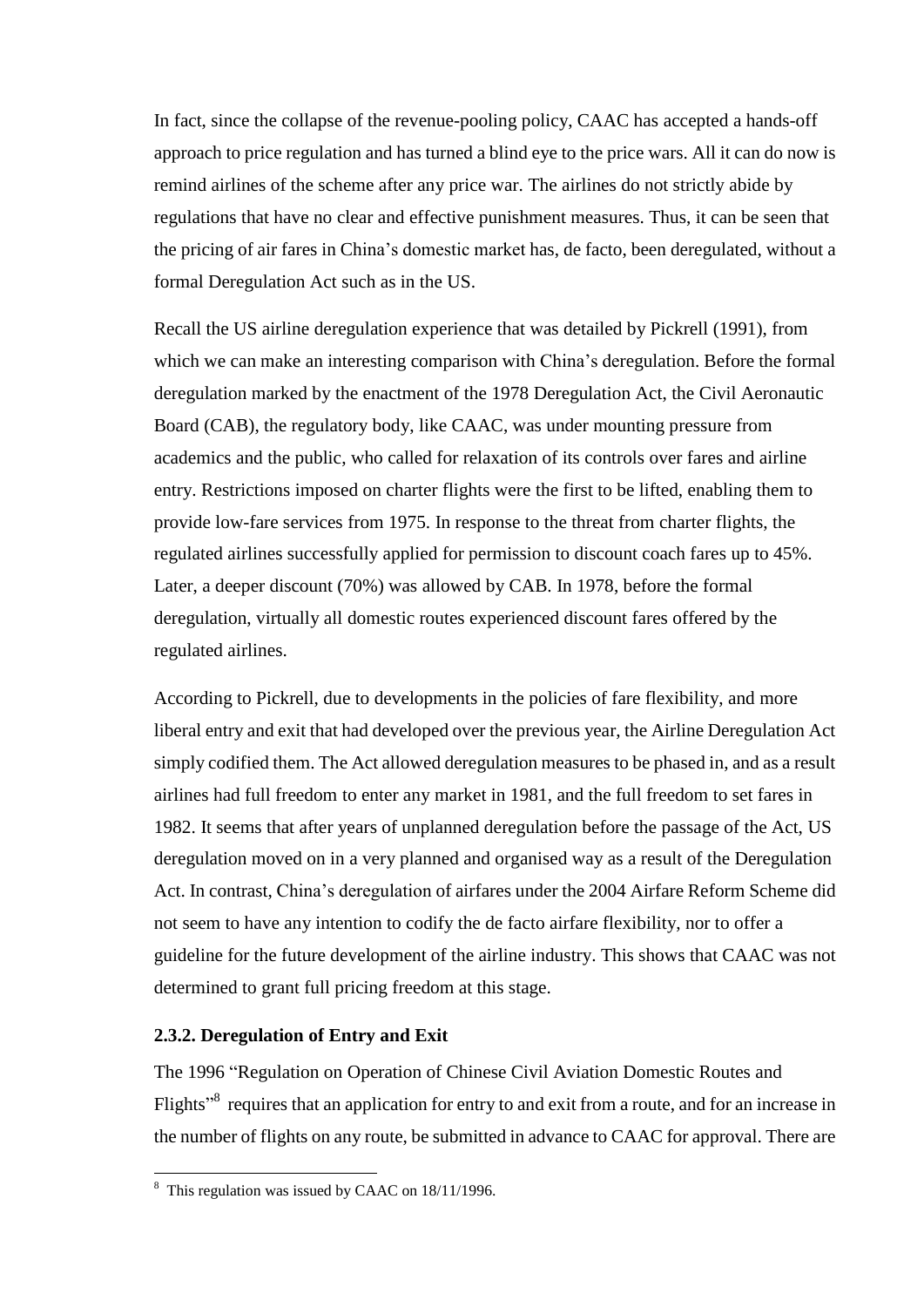many indications that CAAC has gradually loosened the criteria for entry and exit in the domestic market since 2000. As noted by the deputy director of CAAC in the *Beijing Youth Daily* (2/11/ 2004), it has simplified its approval procedures and frequently encourages the opening of new routes. CAAC used to meet every year to coordinate route entry among airlines, but from 2004 these meetings were cancelled unless necessary, because the applications were rarely rejected. Since 2004, airlines with better safety records, higher on-time performance rates and service quality appraisals have been awarded priority in opening new routes and expanding frequencies. With the purpose of developing hub airports in Beijing, Shanghai and Guangzhou, opening routes to these cities was encouraged. The 1996 regulation allows CAAC to retain the right not to let a carrier stop serving a route, but it seldom uses this right if the airline cannot bear the loss incurred by serving that route.

More freedoms were formally granted to the carriers in the "Regulation on the Operation on the Domestic Routes", which came into effect from March 2006. According to this regulation, except for some routes with high traffic volume and routes linking the busy airports, airlines may begin and stop services on a route without prior CAAC approval. A simple notification to the regional civil aviation bureau prior to their action is sufficient (called the registry-for-record system). This opens the door for the airlines to enter most domestic markets, without CAAC conducting a case-by-case review of the carriers' applications. Currently, flights in and out of the eight busiest airports—Beijing, Shanghai's Pudong and Hongqiao, Shenzhen, Guangzhou, Chengdu, Kunming and Dalian—and flights operating on the top 15 busiest routes in terms of passenger volume, are still under control. Entry and exit to them still needs prior approval.

#### **2.3.3. Privatisation**

Because of communist ideology and its traditional conservatism, the airline industry shunned privatisation before the mid-1990s. Foreign investment was not allowed in China's airline industry until 1994, when CAAC and the Ministry of Foreign Trade and Economic Cooperation issued the "Notice on Policies Concerning Foreign Investment in Civil Aviation". This policy allowed foreign investors to invest in existing airlines, to construct airports and to establish general aviation enterprises (aviation enterprises that do not carry commercial passengers and cargo) with Chinese partners. The foreign investment in airlines was not allowed to exceed 35% of the registered capital with not more than 25% voting rights, while the cap for foreign investment in airports was 49% of the registered capital. The American Aviation Investment Fund acquired 25% of the total number of shares in Hainan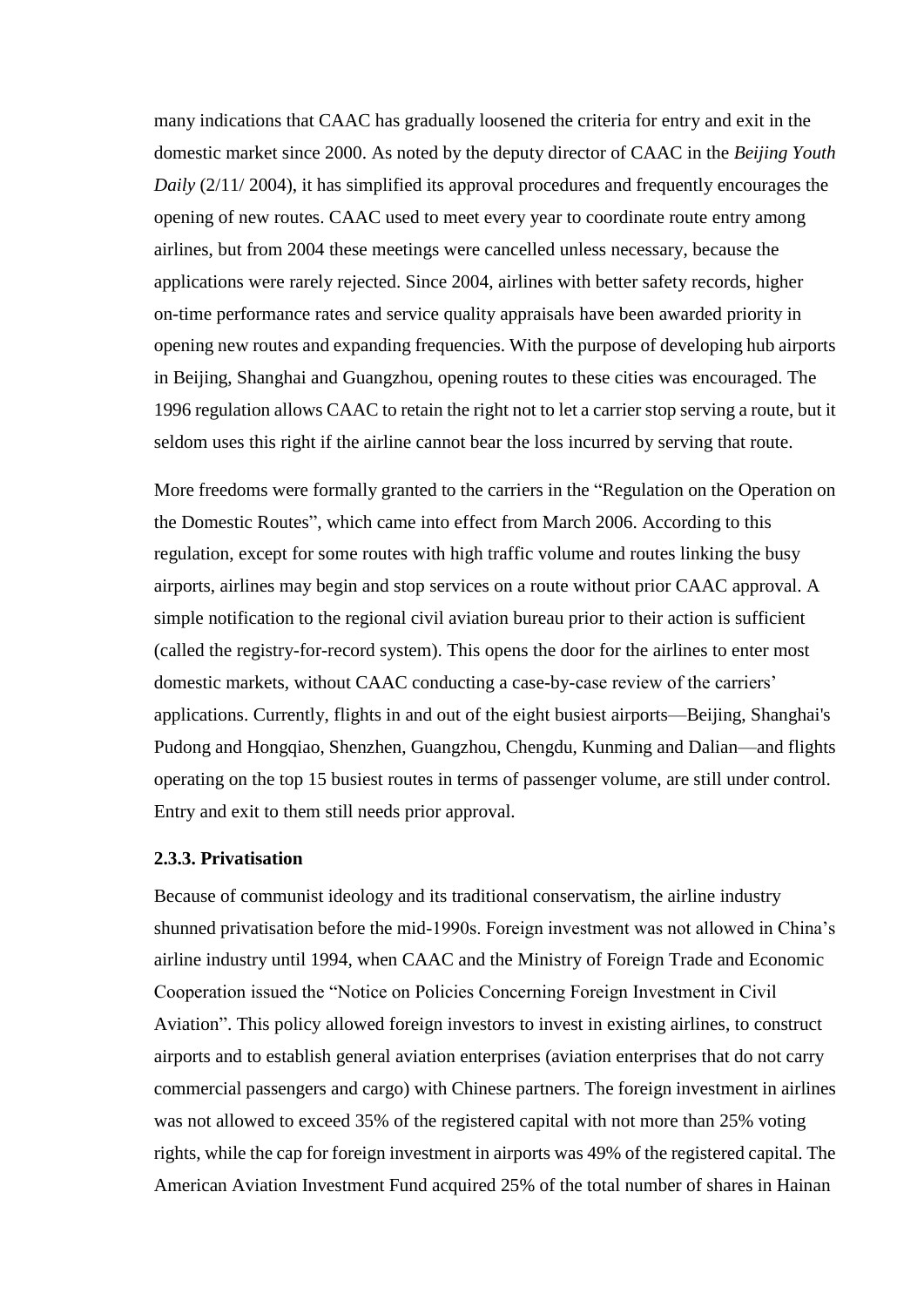Airlines in 1995, but CAAC denied that foreign investments would be given a green light to be involved in "core" aviation business (Le 1997). This more or less reflected CAAC's conservative attitude with regard to the openness of ownership of airlines. In 1997 the listing of China Eastern Airlines Co. Ltd on the New York, Hong Kong and Shanghai stock exchanges marked the first step of privatisation. Direct investment was now allowed in core aviation businesses, suggesting that 1997 could be seen as the start of the new stage.

Lo (2003) documents the lengthy preparation and negotiation process with CAAC and other government agencies over the restructuring issues underlying the public listing of China Eastern. The restructuring to become a listed company required that the assets and liabilities between the new company and the China Eastern Group be defined and assessed. One interviewee told Lo that CAAC did not want China Eastern to be publicly listed as it did not want to lose control over it. Therefore, negotiations with CAAC were very difficult. This is understandable in China's context, for the central authorities have always sought to control the affairs of local governments and state-owned firms, while the latter use every means to resist in their attempt to gain more independence and self-managing rights. CAAC was no exception. Therefore, CAAC's gradual loss of control over prices and the airlines' defiance of its authority from time to time, as mentioned earlier, are not surprising. The interests of the firms and the central government (and also the interests of the local governments and the central government) do not always coincide. Sometimes it was pressure from local governments and enterprises that drove the central government to go further in reforming or adopting a new policy.

But once the tap was turned on, it was impossible to stop. As a capital-intensive industry, China's airlines have found that the stock market is more cost-effective than bank loans in raising money to buy planes. Loans were previously their only avenue for raising funds, but these were too expensive to allow the purchase of new planes.

The process of privatisation and diversification in ownership of the once strictly state-owned airlines continued after 1997. Several months after the public listing of China Eastern, China Southern Airlines Co. Ltd succeeded in listing its shares on both the New York and Hong Kong stock exchanges. Its shares were also listed on the Shanghai Stock Exchange in 2003. The Southeast Asian financial crisis postponed Air China's public listing (Zhang 2002), but this flag carrier finally listed its shares in Hong Kong and London at the end of 2004. Before the consolidations in 2002, many regional airlines had been partly privatised, and some, such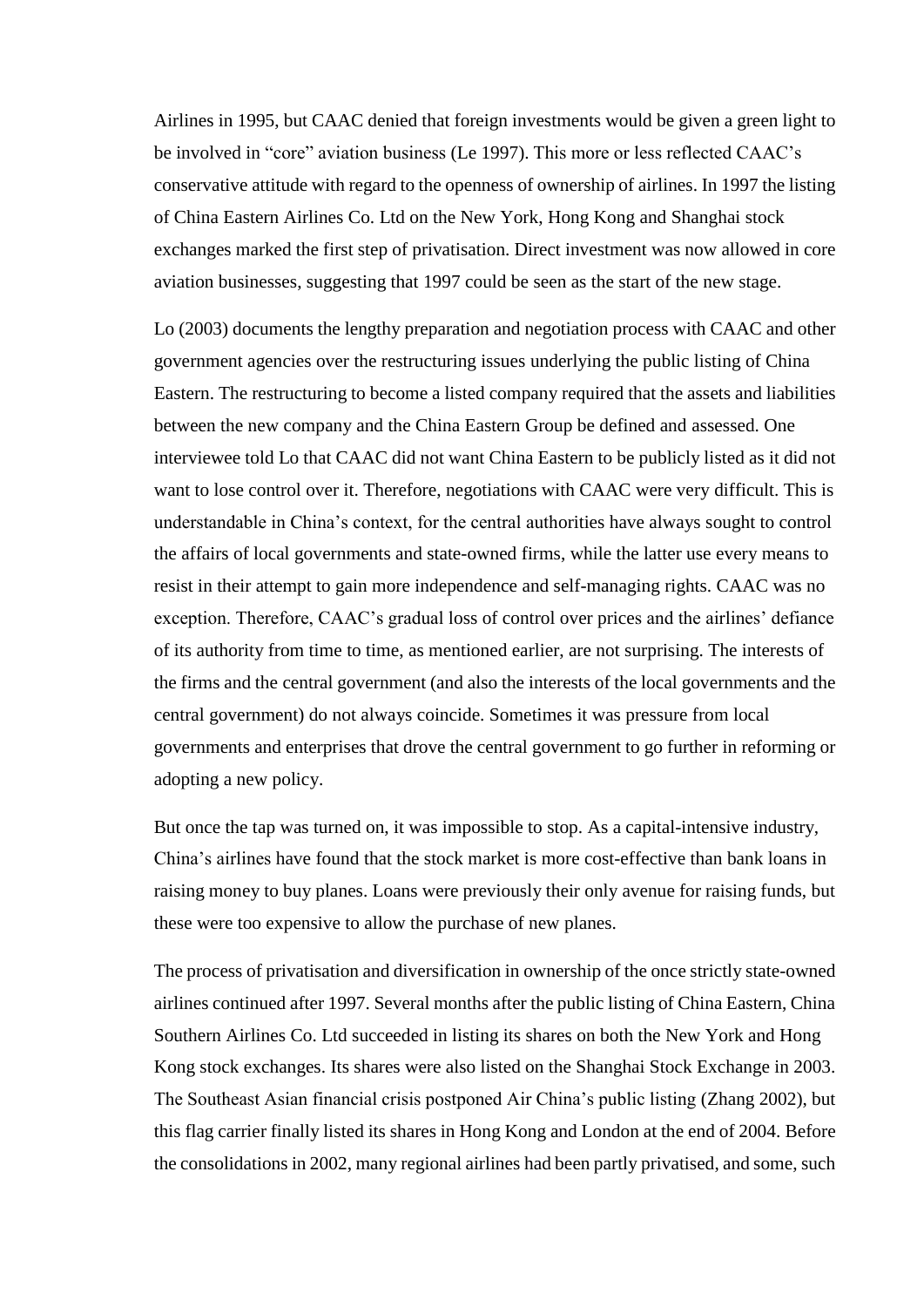as Hainan Airlines, Shanghai Airlines and Shenzhen Airlines, had listed their shares domestically and/or overseas.

Meanwhile, privatisation and more direct foreign investment in other aviation-related areas such as airport infrastructure, aircraft maintenance and ground handling services have gradually restructured China's companies in these areas. One of China's most important gateways—Shanghai—had its airport managing company, Shanghai International Airport Co. Ltd, listed on the Shanghai Stock Exchange in 1998. Many other small airports, such as Xiamen and Shenzhen, followed. Guangzhou Baiyun Airport Co. Ltd also went public in 2003. Since 1989 a number of joint venture facilities in maintenance, repair and overhaul (MRO), such as AMECO,<sup>9</sup> GAMECO,<sup>10</sup> TAECO,<sup>11</sup> STARCO,<sup>12</sup> and many other smaller MRO joint ventures have been established, serving domestic and international airlines. In October 2006, Boeing Shanghai Aviation Services Co. Ltd was established and incorporated by the Boeing Company, Shanghai Airport Co. Ltd. and Shanghai Airlines Co. Ltd, aiming to establish a world-class MRO facility to offer modification, maintenance, repair and overhaul services. In the service area, Beijing Aviation Ground Services Co., Ltd (BGS), owned and controlled by Beijing Capital International Airport Company Limited and Singapore Airport Terminal Services (Private) Limited (SATS), is the first joint venture company to provide ground-handling services for airline clients.

China's accession to the WTO in December 2001 opened a new page in the annals of the airline industry's reform and deregulation. To accelerate and boost the industry's development by creating a greater number of large airline corporations and airports, the "New Regulations for Foreign Investment in the Civil Aviation Industry"<sup>13</sup> came into effect on 1 August 2002, replacing the "Notice on Policies Concerning Foreign Investment in Civil Aviation" (1994). Foreign investment is now encouraged in all domestic airlines

<sup>&</sup>lt;sup>9</sup> Aircraft Maintenance and Engineering Corporation (Beijing), established by Air China and Lufthansa Airlines.

<sup>&</sup>lt;sup>10</sup> Guangzhou Aircraft Maintenance Engineering Co., Ltd, established by China Southern Airlines, South China International Aircraft Engineering Co., Ltd and Hutchinson Aircraft.

<sup>&</sup>lt;sup>11</sup> [Taikoo \(Xiamen\) Aircraft Engineering Co., Ltd,](http://www.taeco.com/subpages/service_lcab.html) a subsidiary of Hong Kong Aircraft Engineering (TAECO)

<sup>&</sup>lt;sup>12</sup> Shanghai Technologies Aerospace Co., Ltd, established by Singapore Technologies Aerospace and China Eastern Airlines.

<sup>&</sup>lt;sup>13</sup> Jointly promulgated by the General Administration of Civil Aviation, the Ministry of Foreign Trade and Economic Cooperation, and the State Development Planning Commission of the People's Republic of China.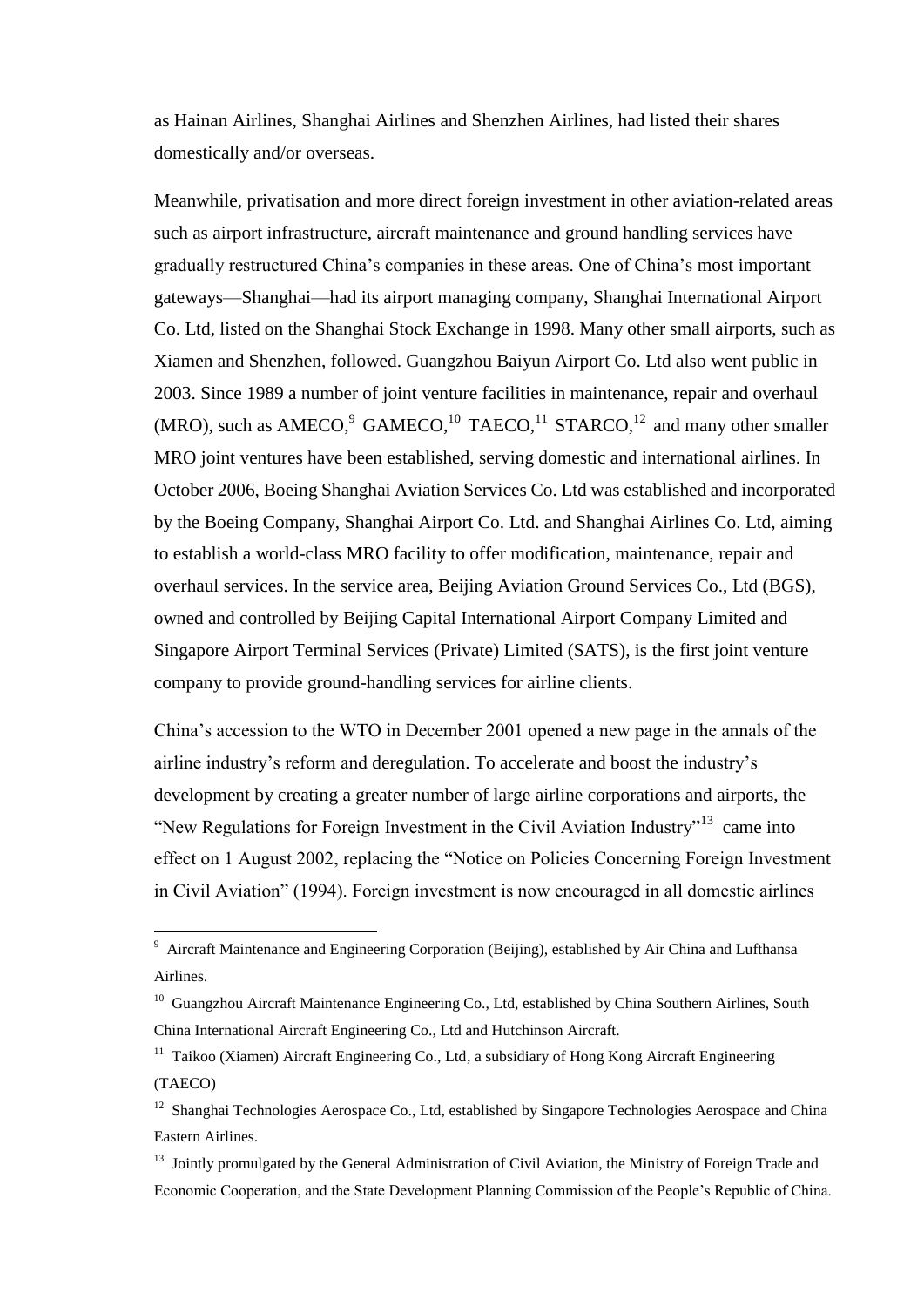and general aviation enterprises, as well as in air transport-related projects in refuelling, aircraft maintenance, air freight and storage, etc, but not in the air traffic control system or in projects related to national security. The maximum share that can be jointly held by foreigners is limited to 49% in airport investment; this threshold can be lifted if the Chinese investment party dominates.<sup>14</sup> The cap of  $35\%$  of registered capital investment from foreign companies in airlines has been raised to 49% in the new regulation. However, no single foreign company can own more than 25%. Despite this, the new ownership regulation is much less restrictive than the regulation in many other countries, including the US and Canada, where there is still a 25% voting right restriction on foreigners.

Meanwhile, the door to domestic private investors has been opened as well, and a regulation allowing such investors to enter the civil aviation industry took effect as of 15 August 2005, with the purpose of achieving a trade-off between the utilisation of foreign capital and domestic capital (*Securities Times*, 02/08/2005). Taking three years to draft, the "Regulation on Domestic Investment on Civil Aviation" (CCAR-209, effective from 15 August 2005) shows the government's resolve to break the monopoly in this industry. This regulation also imposes restrictions on airport and aviation oil companies in gaining stakes in airlines, as they are still operating as monopolies and such ownership might be likely to result in unfair competition. It also clearly lists the airlines and airports that CAAC will continue to own or hold (a majority stake) and that will therefore be controlled by the state. The big three airlines and provincial capital airports as well as nine coastal airports are on the list.

The relaxation of the regulation on investment in civil aviation has encouraged the establishment of private airlines. More than 10 private airlines have been licensed since 2005. Most of them positioned themselves as low cost airlines. However, they have not posed any serious threat to the existing airlines so far because of their relatively small capacity.

### *2.4. Reforms and Deregulation are Still Progressing*

 $\overline{a}$ 

On 3 March 2002, the State Council ratified the "Civil Aviation System Reform Programme", which has the following main goals:

 $14$  For example, foreigners can jointly hold a stake of 60% with no individual more than 40%, and the Chinese party holding the rest (40%) will dominate.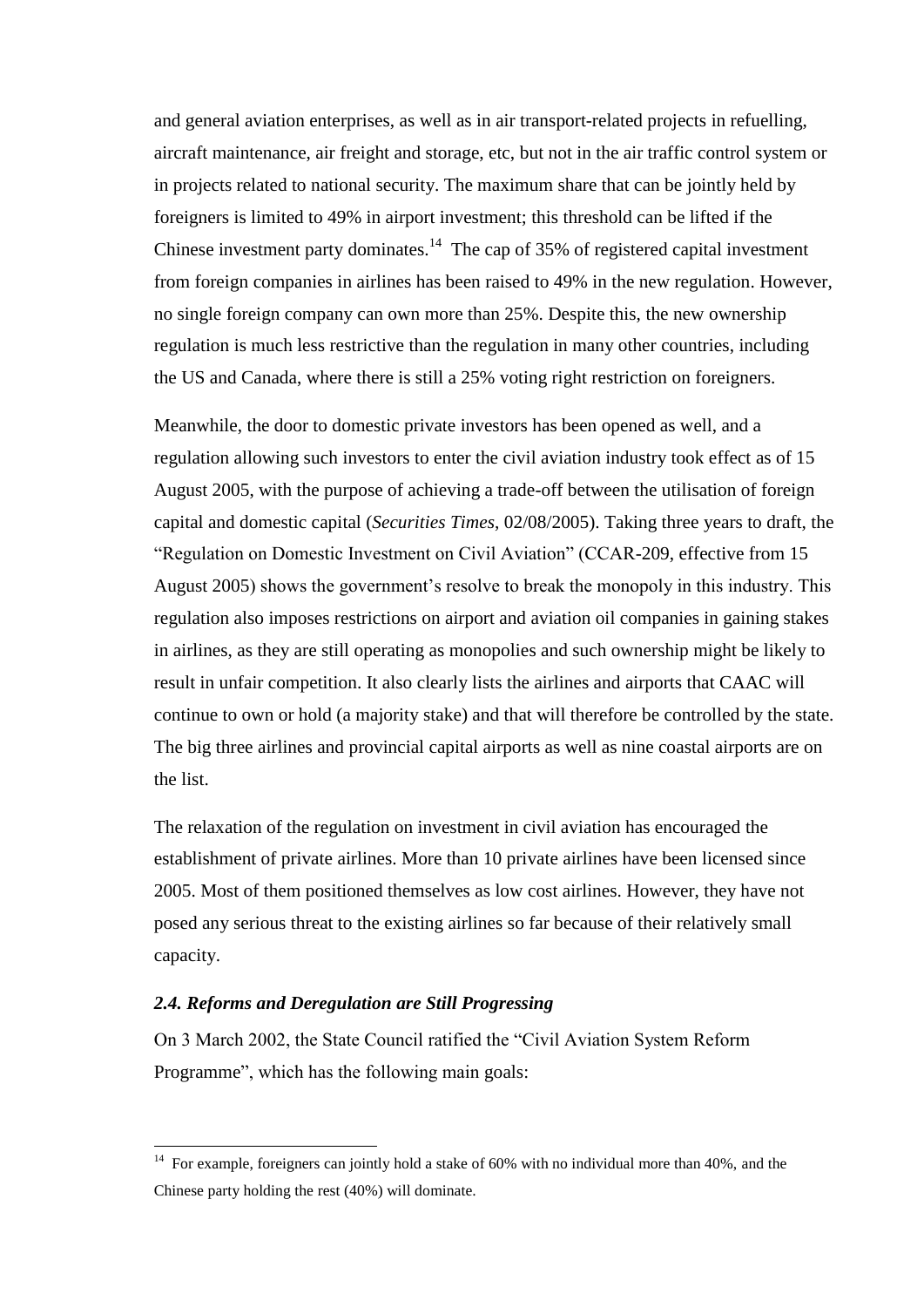- Restructure of the civil aviation administration system from four tiers to two tiers, i.e., CAAC and seven regional civil aviation bureaus (North China, Northeast China, East China, Central and South China, Southwest China, Northwest China and Xinjiang Urumqi). Provincial civil aviation bureaus were eliminated and replaced by 26 provincial civil aviation safety supervision offices. The role of CAAC and the regional bureaus was clearly defined with a focus on safety management, aviation market management, macro-control,<sup>15</sup> air traffic control management, and foreign relationships, with no interference in transport enterprises' internal affairs.<sup>16</sup>
- Restructure of the airlines and aviation services. Nine airlines were to be regrouped under the big three: Air China Group, China Eastern Group and China Southern Group; the Computer Information Centre and Accounting Centre under CAAC would be merged into a joint aviation information service centre; China Aviation Oil Corp and Aviation Supplies Import and Export Corp would be combined into a supply centre. These groups were established in October 2002 through this reform programme.
- Transfer of the management rights of 93 airports to provincial governments, except for the Beijing Capital and Tibetan airports. Most of these airports were heavily in debt and were subsidised by the central government. After the completion of the transfer, the financial and operational burden passed to the provincial governments. This is one of the main reasons why the new aviation investment regulation encourages more private investment in airports.

The core of this reform is to completely remove the hand of CAAC from the commercial operation of air transport enterprises and aviation-related companies. The major task is airline consolidations. All of these reforms can be regarded as a further move to deregulate the aviation industry. At the end of 2004, CAAC declared completion of all the tasks set by the 2002 Reform Programme.

However, it might take time to judge whether the implementation of these reforms has been successful or not. Reforms have certainly not stopped since 2004. In early 2006, CAAC

<sup>&</sup>lt;sup>15</sup> In China, macro-control usually means the use of government influence to contract or expand the rate of growth in the economy.

<sup>&</sup>lt;sup>16</sup> With the realisation of this goal at the end of 2005, CAAC and the regional bureaus now act purely as a government agency with no authority to intervene in the day-to-day operations of the airlines and airports.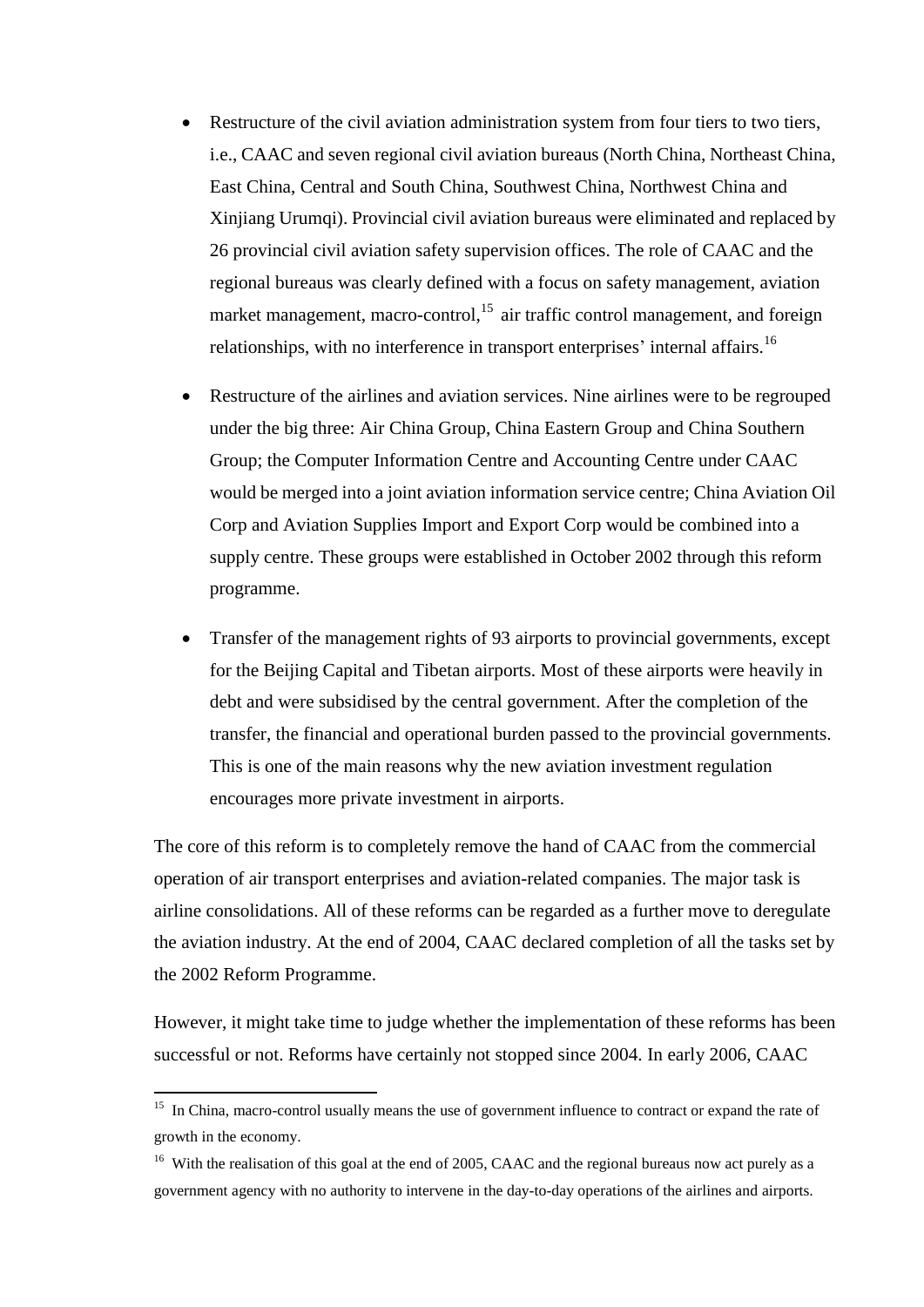issued "CAAC Guidelines on Deepening the Civil Aviation Reform", in which some objectives and tasks in the next five years were proposed. Two objectives were noticeable. One is the removal of the control over operation rights on all domestic routes, which means that the registry-for-record system for entry and exit will apply for all the domestic routes by 2010. Domestic airlines will not be required to go through the approval procedure and will only need to report the decision to fly on a certain route to CAAC. Another objective is to remove the price floor set up in the 2004 Airfare Reform Scheme, although this floor has had little effect on airlines' pricing in reality.

The guidelines also state that the government encourages China's airline to engage in all forms of cooperation with foreign airlines including joining the international airline alliance. In fact, the codesharing restriction between China and the US has already been removed between China and the US in their 2004 air services agreement. Northwest, American and United Airlines have each operated code share flights with Chinese carriers in China's domestic markets, extending their route network to Chinese inland cities. At the end of 2007, China Southern became a member of Skyteam, and Air China and Shanghai Airlines joined Star Alliance. This not only implies an expanded network for Chinese airlines, but also means that more Chinese domestic points have been opened to other alliance members through codesharing.

Looking back, CAAC did not function properly, at least to some extent in the first several years after initial deregulation. It has been blamed for the periodic aircraft accidents and the airfare wars because of its conservatism and inconsistent policies. Almost all upper echelon officials and airline managers are air force veterans who have been inculcated with a culture of suppressing innovation. In the past several decades CAAC built up a protective fortress around the airline industry within the ideology of a centrally planned economy. This led at times to blinkered and inconsistent policies. In one period it encouraged flexibility in prices, while in another it tightened price regulation. In one period it freely licensed airlines, while in another it supported the takeover of small airlines that undercut airfares and caused price wars. However, deregulation has been moving on. A clearer deregulation direction has emerged since the implementation of the 2002 Civil Aviation System Reform Programme, especially since the formulation of the 2006 "CAAC Guidelines on Deepening the Civil Aviation Reform". The series of reforms in the third stage towards privatisation and a more deregulated environment where carriers enjoy more freedom are the result of the following forces.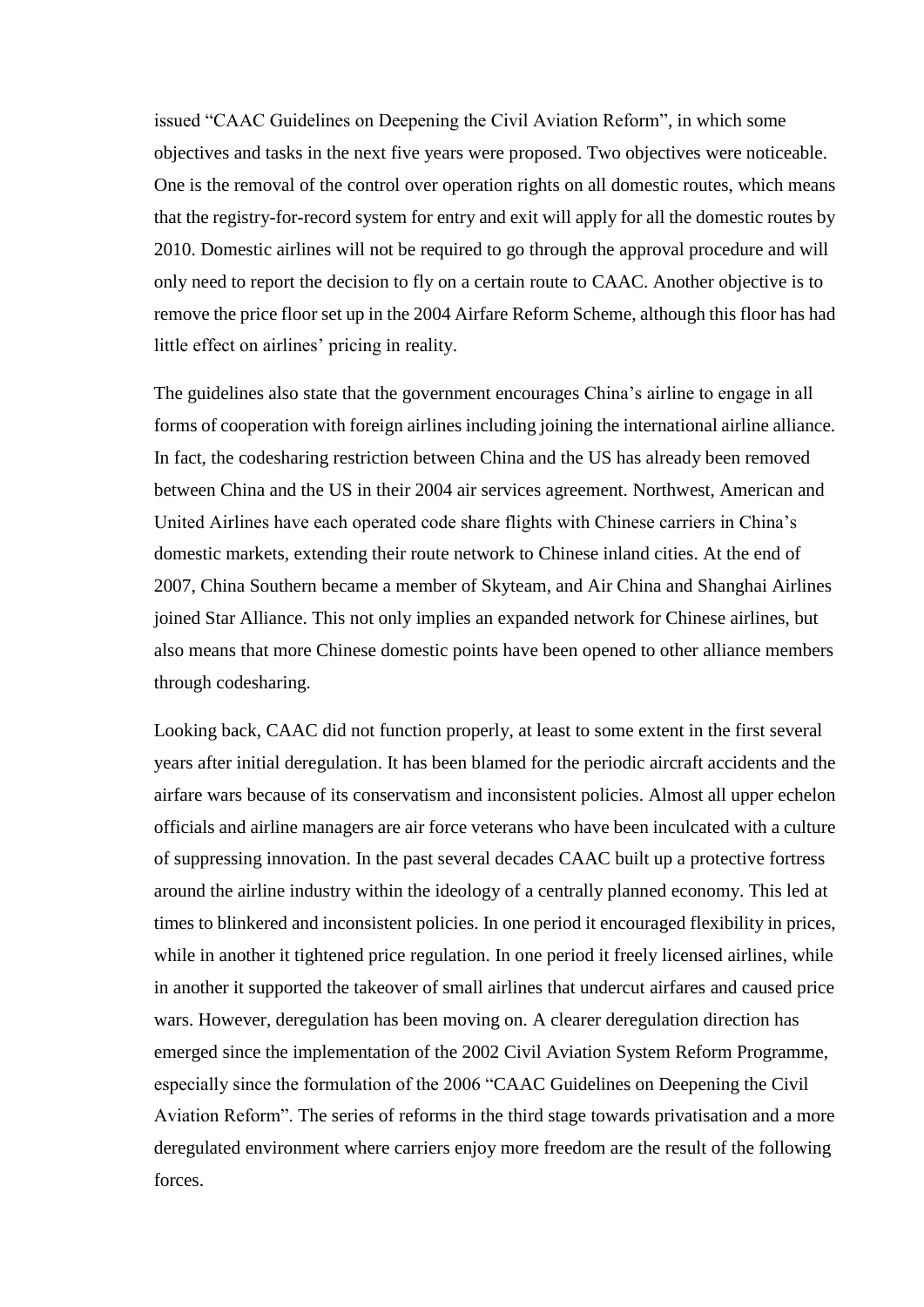First, major global economic powers and financial centres such as the US, Britain, Germany, Japan, Hong Kong and Singapore all possess advanced and powerful commercial airline systems to facilitate their economic growth. Given China's rapid growth in GDP, the movement of goods and people needs an efficient air transport system. In turn, economic growth will be accelerated by efficient transport. Deregulation, privatisation and consolidation all came with a common purpose, namely to push the less efficient Chinese airlines to modernise in order to serve the growth economy.

The same reason applies to the local governments that wish to have closer links to the rest of China and the world. They need money from various sources, including the government, and foreign and domestic private investors to upgrade their local airports. A clear-cut law relating to investment in these areas is essential.

Second, in response to the increasing requests from the relatively efficient airlines that want more freedom to access domestic and international routes, simplifying entry and exit procedure is inevitable.

Third, an increase in the power of consumers pushed CAAC to remove the minimum threshold imposed on airfares. As well, public pressure ensured that CAAC took no consistent and effective punishment measures against the carriers that violated the threshold. The benchmark prices that CAAC proposed were questioned by the press with a complaint that the purpose of such prices was to secure profits and that they gave carriers no incentive to lower costs. People were dissatisfied when they found that domestic airfares in countries such as the US were much cheaper over similar distances, even though American airlines have higher labour costs.

Fourth, the emergence of substitute products for scheduled airline services, such as high-speed trains between metropolitan cities, gave a greater choice to passengers. Price then became an important factor in attracting passengers.

Finally, the high level of subsidies resulted in inefficiencies in the airline industry and further forced governments at all levels to inject more money into the industry. Privatisation is likely to ease the government's burden and foster a competitive airline industry without any expense to the taxpayer.

Following the removal of excessive and inappropriate controls by CAAC, an examination of the performance of China's airlines would be an interesting research topic. On the one hand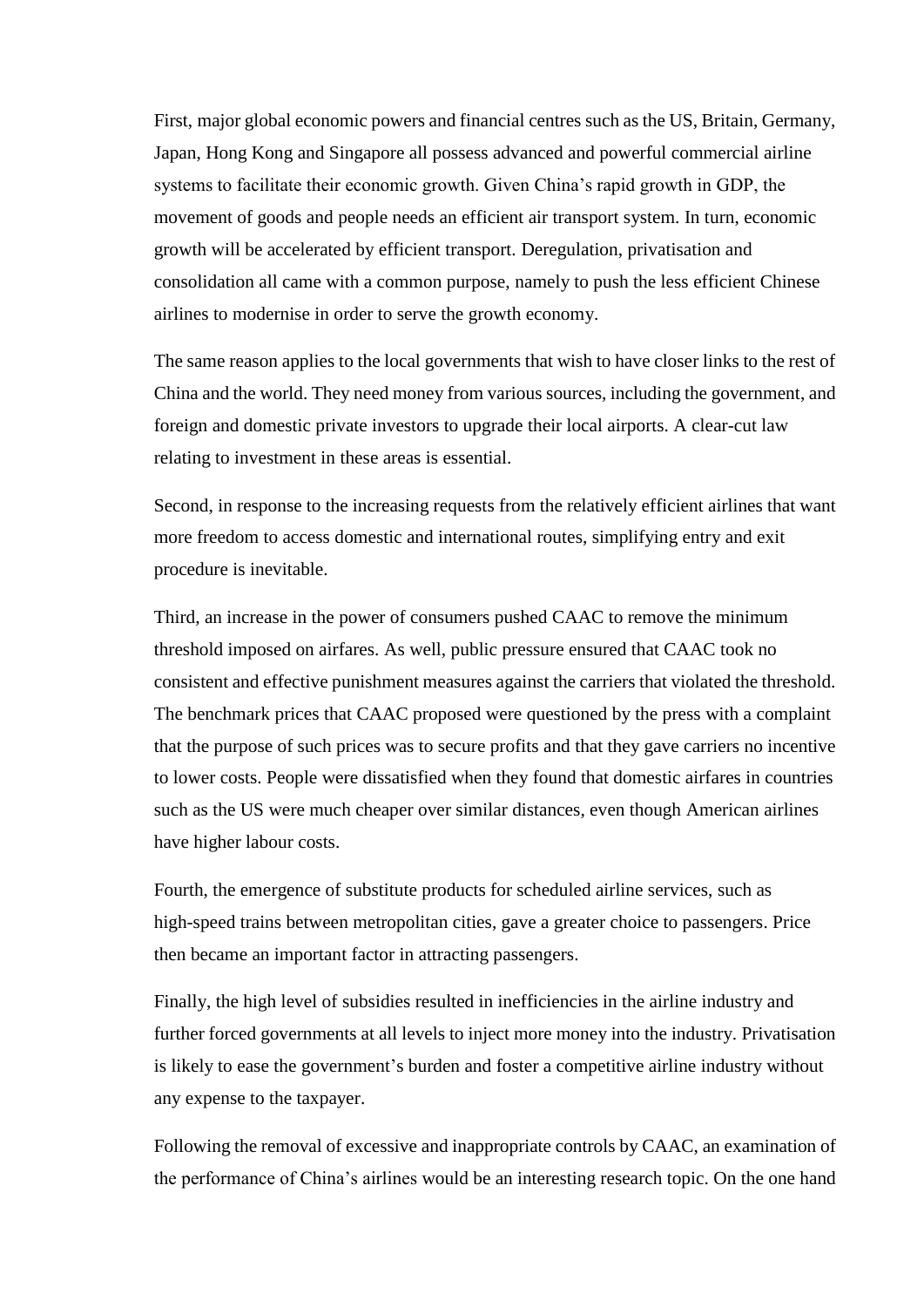a more deregulated environment means potentially stronger competition, but on the other hand increased concentration resulting from the 2002 consolidation might pose a threat to competition, especially in the absence of an effective antitrust law. However, this is beyond the scope of this paper. In the following sections, we seek to refute the argument that China's 2002 airline consolidation is an arranged marriage, with CAAC being the controlling partner that has overruled the wishes of the merging parties. Later sections of this paper will show that this argument is not completely true. A careful study of China's civil aviation evolution and the consolidation process demonstrates that consolidation is a natural solution to the problems facing China's airlines, and is not merely a result of government policy.

### **3. Airline Consolidations**

#### *3.1. Eliminating the Regional Airlines*

China's first airline merger occurred in 1994 when Fujian Airlines, which had been in operation for just one year and operated only a few small Chinese-manufactured Yun-7 aircraft, was taken over by Xiamen Airlines. Because these two airlines were both based in Fujian province, their merger had no real impact on either the China-wide industry or the economy. Several other small airlines that were in severe financial distress were taken over after 1997 with the onset of the Southeast Asian financial crisis. China General Aviation Corporation, headquartered in Taiyuan, Shanxi province, a city in northern China with few potential passengers, was absorbed by China Eastern Airlines. In 1998, China Eastern incorporated China Great Wall Airlines, which was based in Ningbo, a city near Shanghai. It was difficult for these small airlines to survive in the shadow of the trunk airlines, especially those that were based in relatively less-developed cities. Such also was the fate of Wuhan Airlines, which seemed unable to recover from a fatal accident in 2000 and was acquired by China Eastern two years later. In this way, China Eastern extended its base territory from East China to two northern provinces, Shanxi and Hebei, where China General Aviation Corporation was based, and to the central province of Hubei, the home of Wuhan Airlines.

For similar reasons, China Southern acquired Guizhou Airlines and Zhongyuan Airlines in 1998 and 2000 respectively. The home provinces of these two airlines were also the base areas of China Southern. However, other local airlines based in the relatively developed coastal areas were in a better position. Two reasonably efficient regional airlines, Shenzhen Airlines and Hainan Airlines, which compete with China Southern in their overlapped areas, have not been so easy to eliminate. Shanghai Airlines and Shandong Airlines are in the same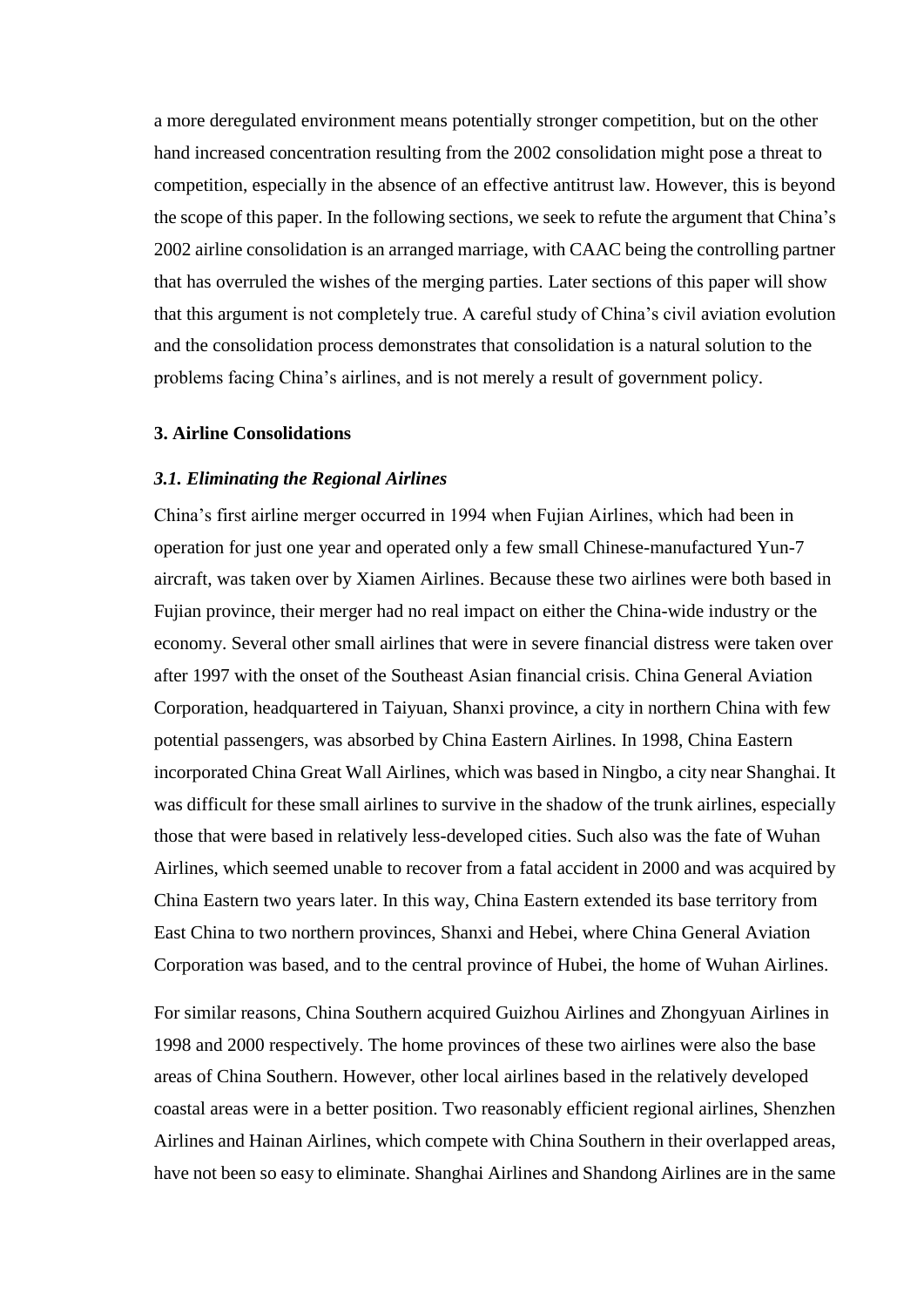situation, challenging the monopoly status of China Eastern within its backyard. The ambitious Hainan Airlines took over Chang'an Airlines and China Xinhua Airlines in 2000 and 2001, enabling it to service a nationwide network.

In fact, the regional airlines generally did not play on a level field with the trunk airlines. Their lifelines were the routes that link Beijing, Shanghai and Guangzhou, which overlap with those of the big three—Air China, China Eastern and China Southern. Their heavy losses that resulted from the cutthroat competition in the price wars could not be constantly funded by their shareholders, mainly the respective local governments. However, the trunk airlines could still operate with the support of the central government that would not let them go bankrupt. In addition, their lack of experience and trained staff forced the regional carriers to consolidate with the trunk airlines. But what will be the fates of the unprofitable trunk airlines such as China Northern and China Northwest? Will the central government continue to pour money into them with no promise of a return? The answer might be to treat them the same as the inefficient regional carriers: eliminate them through mergers.

### *3.2. Consolidating into the Big Three*

 $\overline{a}$ 

After the signing of an agreement, the merging of groups of China's airlines was declared on 11 October 2002. The merger resulted in three major airline groups, with a few remaining independent airlines (see Table 1). Air China Group was a consolidation of Air China (Beijing), China Southwest (Chengdu) and CNAC.<sup>17</sup> China Southern Group was formed from China Southern Airlines (Guangzhou), China Northern Airlines (Shenyang) and China Xinjiang Airlines (Urumqi). The China Eastern Group included China Eastern Airlines (Shanghai), China Yunnan Airlines (Kunming) and China Northwest Airlines (Xi'an). By the end of 2002, the big three consolidated airlines—China Southern Group, China Eastern Group and Air China Group—commanded 34%, 24% and 21% of the passenger market, and 29%, 24% and 28% of the cargo market, respectively (international traffic included). After taking over several regional airlines such as Chang'an, Xinhua and Shanxi, Hainan Airline Group ranked fourth, with 8% of the passenger market and 4% of the cargo market by the end of 2002 (Source: *China Civil Aviation Statistics* 2003). Table 1 lists the airlines left in

<sup>&</sup>lt;sup>17</sup> CNAC: China National Aviation Corporation, owned by CAAC and based in Hong Kong (but not directly providing air services to and from Hong Kong), was a major shareholder of Dragon Air and Air Macau, with a small subsidiary, Zhejiang Airlines, providing services to and from Zhejiang province.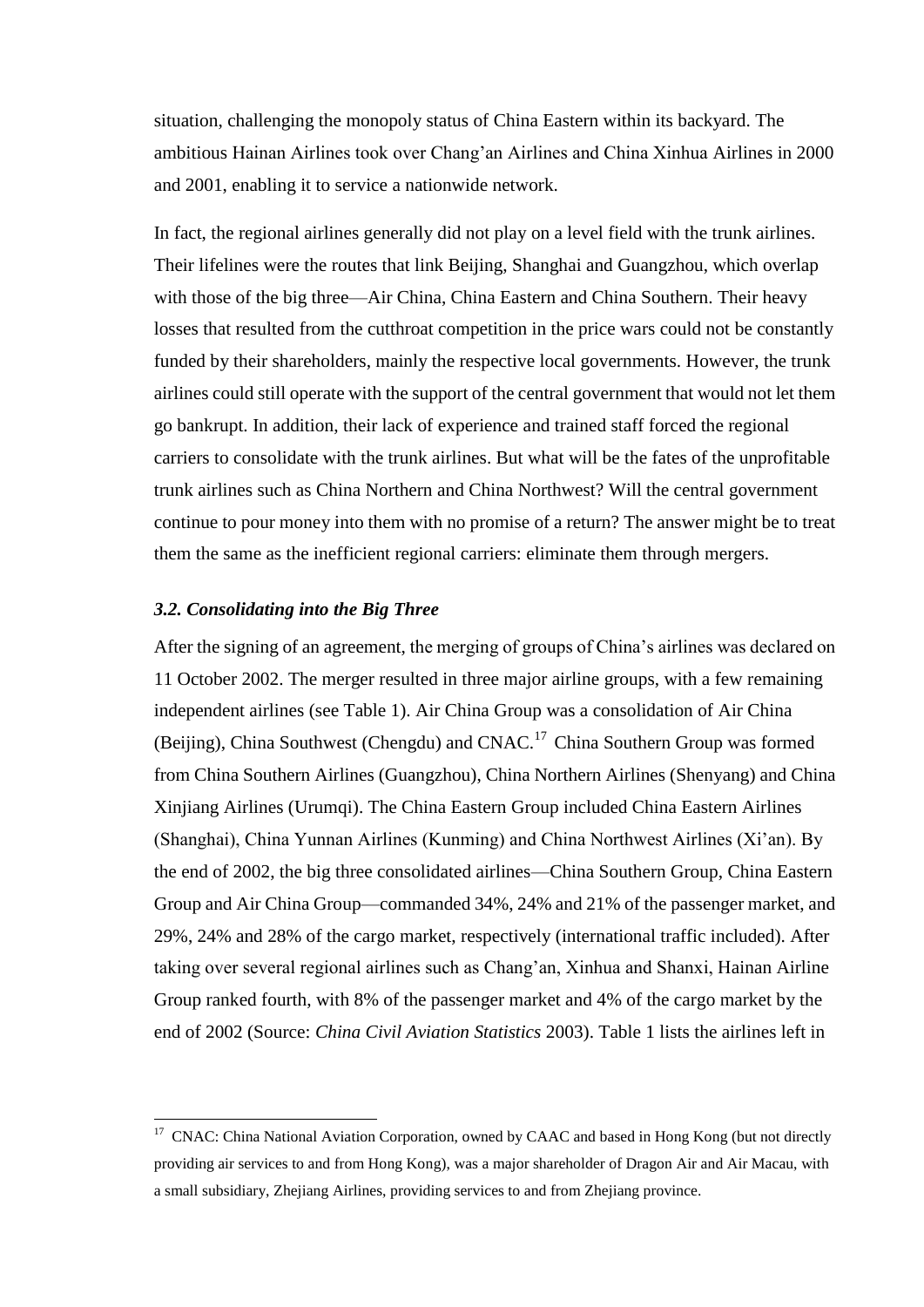China's domestic market after the mergers, and their headquarters. The carrier code for each airline is given in parentheses following the airline's name.

There was much speculation about possible mergers before the consolidations were announced. *China Economic Times* (11/09/2000) and *Southern Metropolis Daily* (29/09/2000) reported that Air China and China Southern Airlines had signed an intention-to-merge agreement, but that this was vetoed by CAAC in early 1999, even though this voluntary consolidation was acceptable to the State Council (Yu and Yuan 2002). Yu and Yuan also claim that China Eastern proposed that if Air China and China Southern's plan was allowed, it would seek to ally itself with three other trunk airlines (China Northern, China Northwest and China Southwest). Although these actions have been circulated and discussed within the industry, $18$  CAAC has never formally confirmed them.

It is highly possible that Air China and China Southern did have this intention, given that they have compatible aircraft fleets (mainly Boeing aircraft), and Air China has a competitive advantage in the international market while China Southern owns the most extensive domestic network. Their proposals might have been rejected because, with their supplementary advantages, the merged airlines would have been too dominant in China's airline industry. Objections from other airlines might also be a major reason. Whatever the reason, this shows that after two years of price wars the trunk airlines themselves considered merging, rather than, as some people believed, that CAAC forced them to do so. At this point the only question for each airline was, who would be their most suitable partner?

It was CAAC that exercised its authority by deciding that Air China, China Eastern and China Southern should remain after the mergers. This is not surprising as these three were in many respects the top performers among the trunk airlines: financial status, reputation, management skill and, possibly most importantly, each was headquartered at one of China's most important cities—Beijing, Shanghai and Guangzhou, respectively. However, CAAC could not arrange everything because its authority was weakened when it lost control over airfares. For example, which airline was to join which group was largely left to the airlines through discussions and bargaining. The negotiations, as reported by Xiao (2001), usually followed the pattern of CAAC making suggestions first, and then the particular individual carriers discussing and assessing the feasibility of the suggestions. Any disagreements were aired until a compromise solution, still subject to the approval of the State Council, was

<sup>18</sup> The corresponding author heard this rumour when he was working at Shanghai Airport in 2000.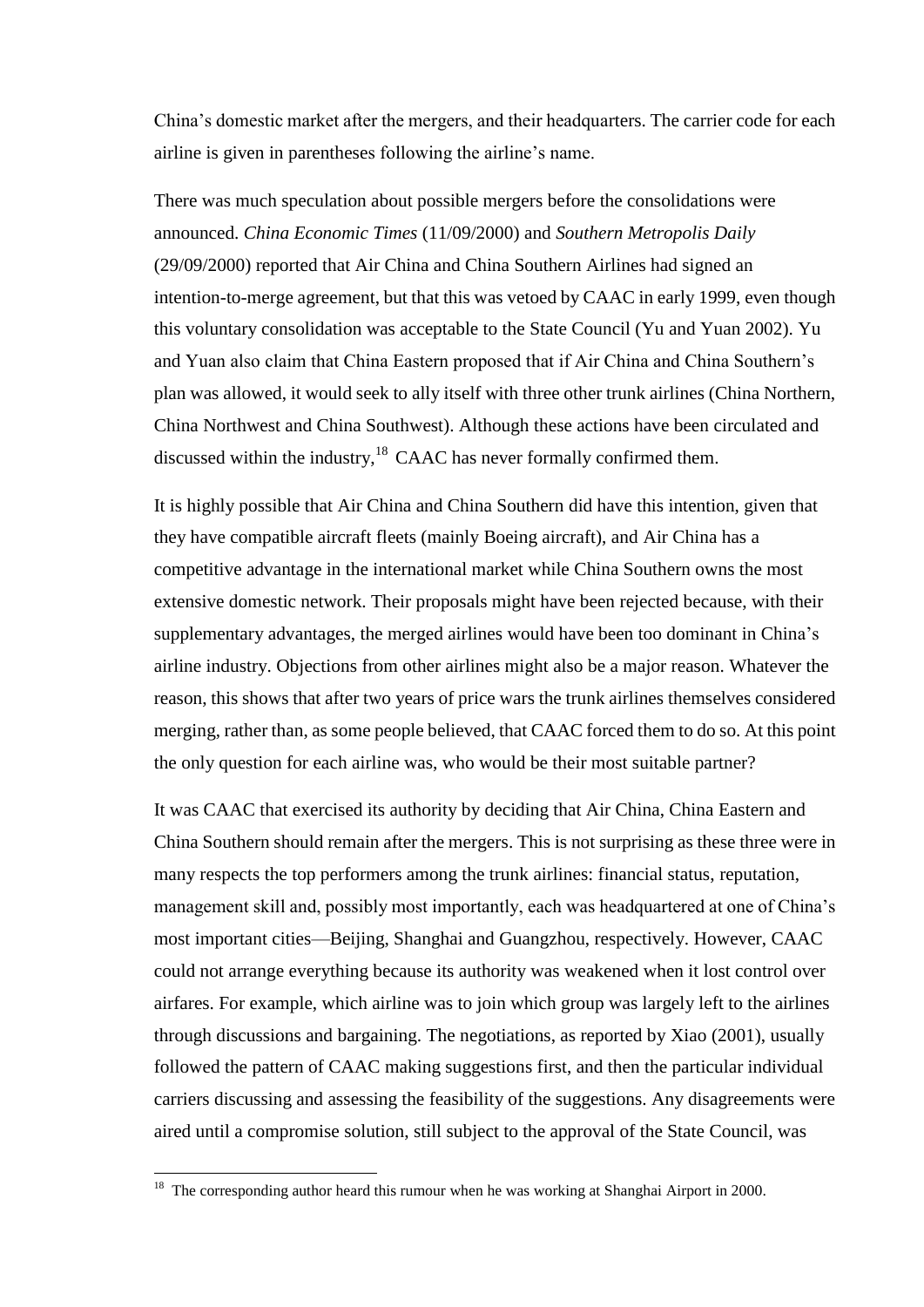formulated. Therefore, China's airline consolidations were more than an arranged marriage. In fact, although it cannot be denied that CAAC played an important role in the process of consolidation, CAAC has repeatedly claimed that the mergers between the airlines followed the wills of the individual companies, with only guidance coming from the government (Wang and Cheng 2001).

Even after CAAC had decided that the major three airlines would remain as the cornerstones of the aviation industry, lengthy negotiations took place among the airlines to decide which carriers should be included in each group. It can be imagined that there were many stories behind this lengthy process. People immediately connected the arranged code-share agreement between China Southern and Yunnan Airlines, on the route from Guangzhou to Kunming from 1 March 2001, to the approaching consolidation (Li 2001). Because it had been profitable for many years, Yunnan Airlines was a welcome partner because of its monopoly status within Yunnan province. In contrast, the heavily indebted China Northwest was not regarded as a suitable partner. The final result—combining China Eastern, Yunnan Airlines and China Northwest, thus selling a good with a bad—was obviously a compromise reached behind closed doors. Possibly for a similar reason, China Southern, Xinjiang, a monopolist within Xinjiang province, and China Northern, an ill-managed airline with many old MD aircraft, were grouped together through the negotiation. This arrangement ensured that neither group had an absolute advantage over the other following the mergers, which seems to be an acceptable outcome for all parties. As mentioned earlier, CNAC only had a small subsidiary, Zhejiang Airlines, providing services in the domestic market, which is small in scale. Therefore, compared with the other two groups, the Air China group had a relatively small presence in domestic markets. However, considering that Air China, the flag carrier with the most extensive international networks, has the highest reputation in many respects, the overall competitiveness of the Air China Group can provide a competitively effective constraint on the other two groups.

The three newly established groups are not only balanced in size and capacity, but are also spatially balanced with respect to geographical space. The home cities of group members in all three groups form an interesting triangle in the map of China. For example, in the Air China Group, the home bases of the three members lie in the north (Beijing), east (Hangzhou) and southwest (Chengdu), respectively; in the China Eastern Group, Shanghai, Xi'an and Kunming are located in China's east, northwest and southwest, respectively; the China Southern Group includes a base in the northeast (Shenyang), northwest (Urumqi) and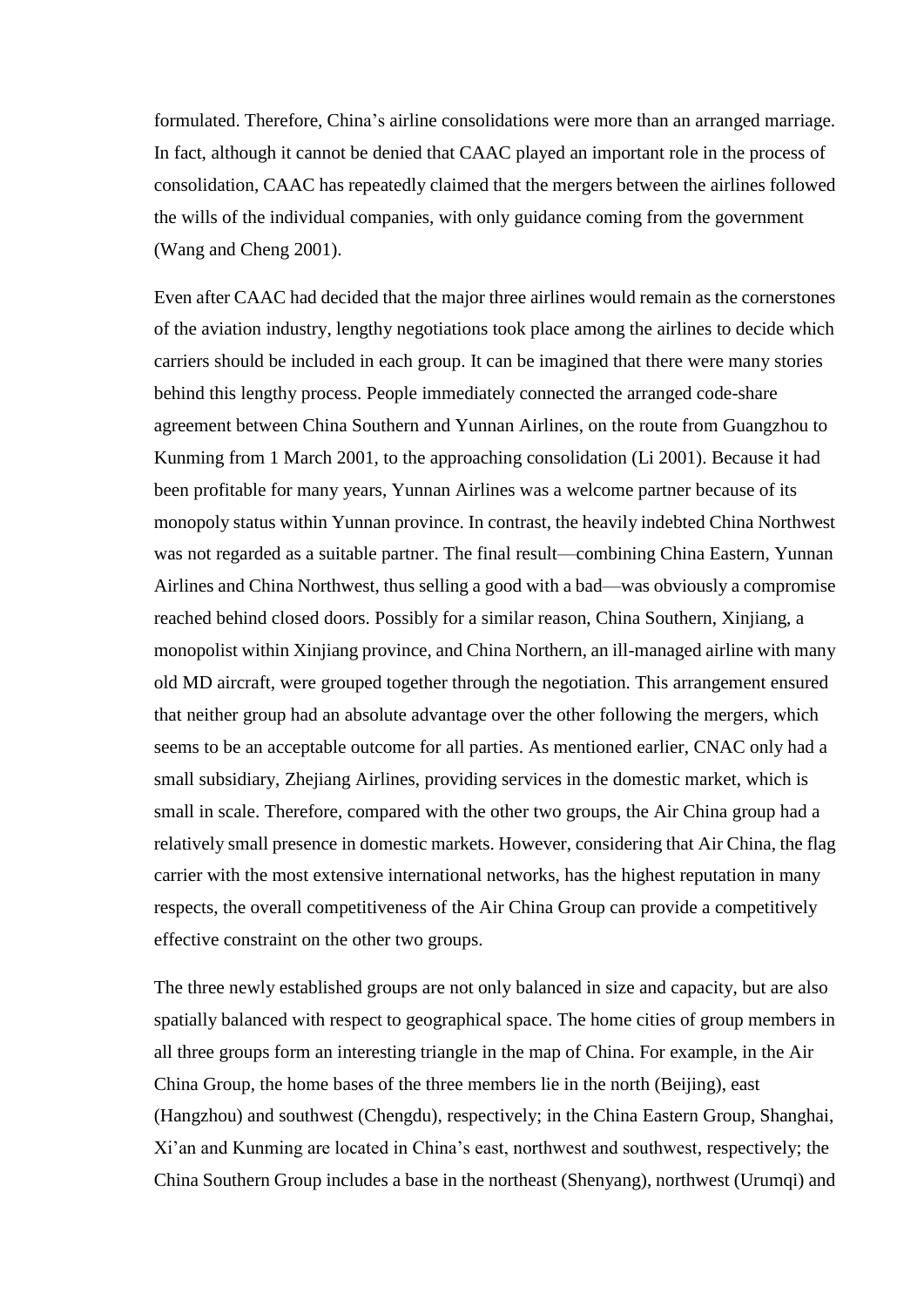south (Guangzhou), respectively. Each group possesses a gateway city and inland hubs, giving them enough space to expand, and equal opportunity to redesign their operational networks to build up competitiveness. The spatial balance implies that a direct consequence of the mergers would be greatly enhanced multimarket contacts among each group. The big three airlines would compete in a much broader market than ever before.

The declaration of the mergers on 11 October 2002 was only the beginning of a long and tortuous integration process. It is difficult to pinpoint when the full integration of each airline group in terms of their schedules, service, assets and manpower coordination was achieved. It likely did not take long for the airlines in a group to jointly set fares and schedules and jointly share airport facilities and maintenance services. For example, the carrier codes and logos were unified at the beginning of 2003 for each group. The ticketing offices and airport staff across the country of each group gradually merged from the second half of 2003. Merging the assets of the airlines into the publicly listed China Eastern and China Southern took much longer and was not accomplished until mid-2005.<sup>19</sup> After consolidating the assets of the acquired airlines, Air China listed its shares on the Hong Kong Stock Exchange and the London Stock Exchange on 15 December, 2004.

#### **4. Forces Driving the Consolidations**

 $\overline{a}$ 

#### *4.1. A General Overview of the reasons for Mergers and Acquisitions*

There are three types of mergers: horizontal, vertical and conglomerate (Asch 1983). When one company merges all or part of the stock or assets of another company that directly competes against the acquirer in the same product line or in the same geographic area, the merger is horizontal; a vertical merger occurs when the participating companies are in a supplier–customer relationship; a merger that does not fall into these two categories and that is usually associated with market extension or product extension activities is conglomerate. The China airline mergers are mainly horizontal mergers, but they are also associated with extended networks after the mergers, which have some elements of conglomerate mergers.

Each merger case has its own motives. A complex pattern of motives might exist for a single merger case. However, there are some general motives that most mergers and acquisitions

<sup>&</sup>lt;sup>19</sup> Before the asset integration, China Eastern, China Yunnan and China Northwest, which became the China Eastern Group, were financially independent. This was also the case for the members of the other two airline groups.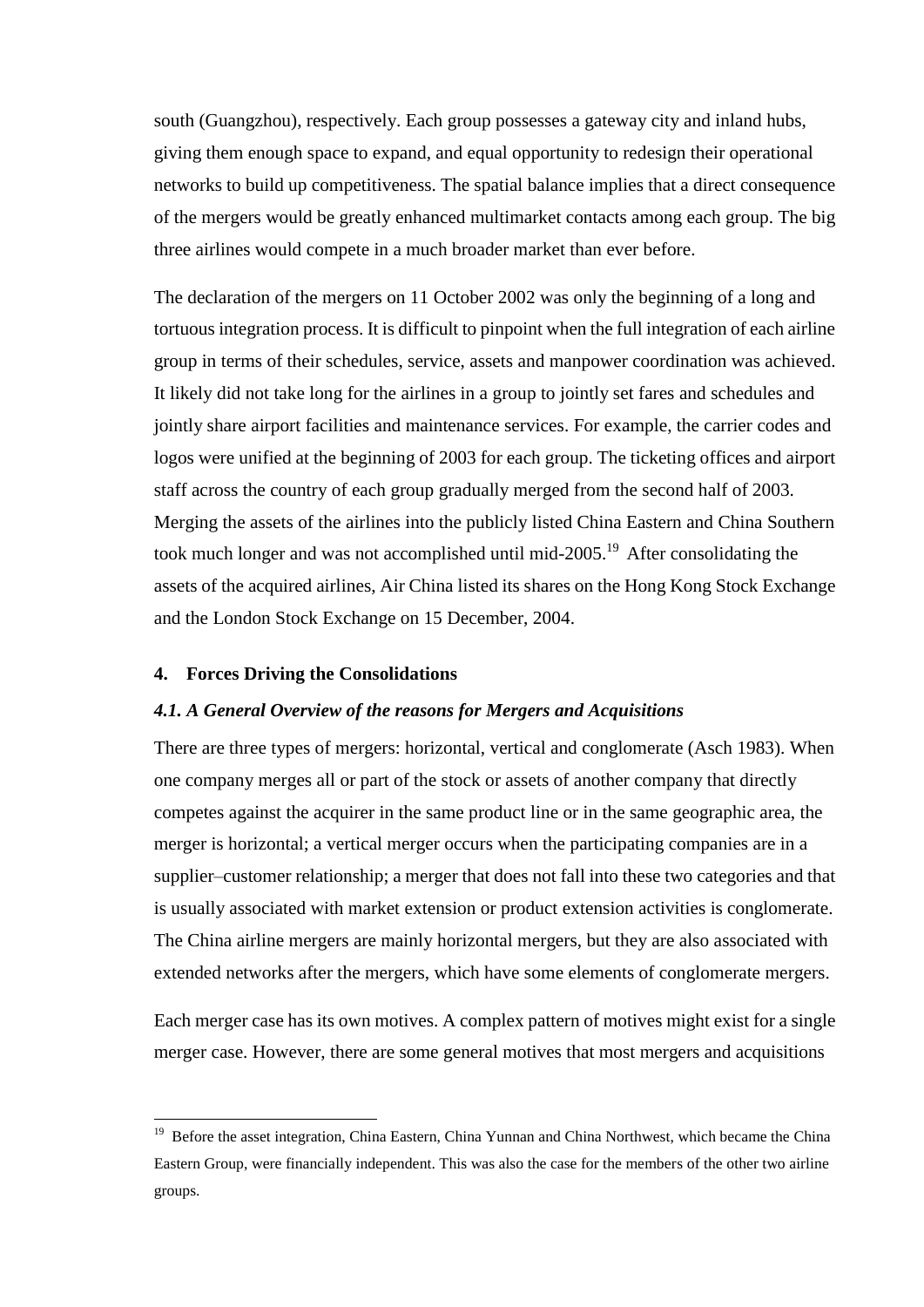have, and after a discussion of these we will move on to the facts and numbers to infer the motives of China's airline consolidations.

The managerial literature has voluminous discussions of the motives for mergers and acquisitions. Trautwein (1990) surveys the theories of merger motives. Seven groups of motives are established: efficiency or synergy theory, monopoly theory, valuation theory, empire-building theory, process theory, raider theory, and disturbance theory.

Similar types of motives were summarised by Bekovitch and Narayanan (1993): the synergy motive, the agency motive, and hubris. Other motives, such as diversification and tax considerations, are also possible. However, Mukherjee et al. (2004), by conducting direct investigations among the decision makers, find that the usual primary motivation for mergers and acquisitions is to achieve operating synergies. Andrade et al. (2001) provide a possible motive that is highly relevant to our case. They contend that deregulation and the resulting industry shock that it caused became a dominant factor in merger activity in the US in the 1990s.

Apart from the above motives, researchers into airline consolidations, notably the airline alliances, have identified a series of particular benefits that may become the dominant motives for merging airlines: greater ability to overcome regulating restrictions; cost reductions and economies of scale, scope and density; coordinated schedules and prices to optimise the demand for each flight with improved service quality; and opportunities to reshape industry structure and to raise barriers against new entrants (Oum and Park 1997; Oum et al. 2000; Goh and Uncles 2003).

In a previous section, we described the "chaos" in airline markets (so-called by many airline people) in terms of the repeated irrational pricing behaviour.<sup>20</sup> Being unable to re-regulate pricing, CAAC resorted to guiding the airlines into consolidation. The desire of the government constituted one of the many forces that drove the mergers. However, it was not only the wish of CAAC to end the "unnecessary" competition. Airlines also sought the consolidations because, as will be seen shortly through figures and facts, outside pressure together with financial difficulties had forced them to consider mergers. Seeking synergies or market power might have also been a motive, but it should be understood that the motives

 $20$  A referee pointed out that the pricing behaviour of airlines may seem irrational, but it may well be consistent with the nature of the markets in which they operate. It could be that the institutional structure of the markets is irrational, rather than the behaviour of the airlines.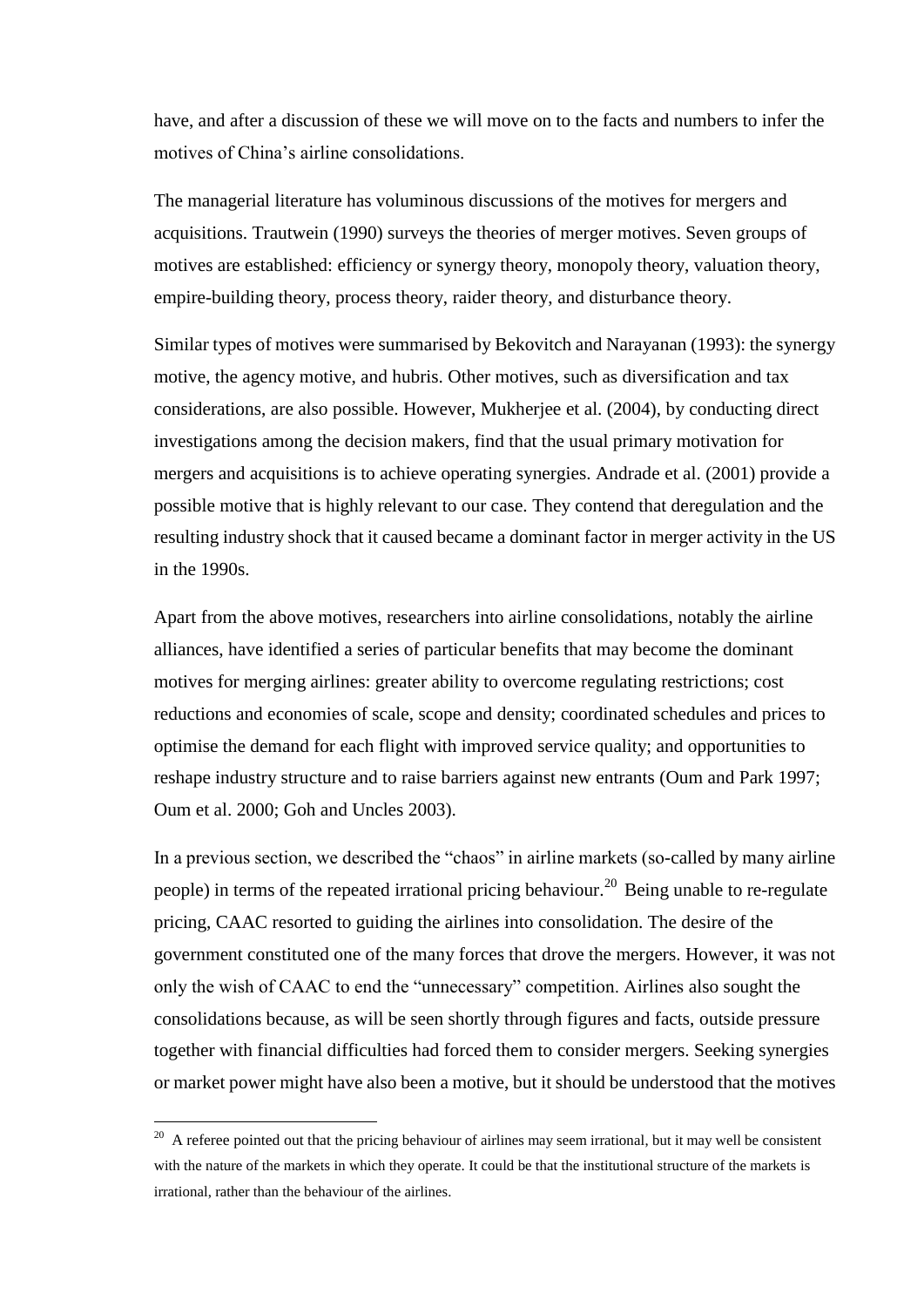inferred by outsiders, or even the real motives of the participants, may not be necessarily realised and become the anticipated results.

### *4.2. A World Trend—Airline Mergers and Airline Alliances*

In the US from 1966 to 1980, horizontal mergers were not usually permitted if the resulting firm would control more than 15% of the market (Shepherd and Shepherd 2004). The Reagan administration then loosened this antitrust policy as long as the merger would lead to improved efficiency, unleashing a spate of mergers in the 1980s. In fact, economic history shows that mergers and acquisitions occur in waves (Mitchell and Mulherin 1996). Also in the late 1980s, in Canada six carriers merged into Canadian Airlines, creating a duopolistic domestic market with Air Canada. The late 1990s and early 2000s saw an additional wave of consolidations, between, for example, Air Canada and Canadian Airlines, American Airlines and TWA, and Japan Airlines and Japan Air Systems. More recently, a cross-border acquisition occurred between Air France and KLM.

China's airline mergers took place in the setting of this new wave of international consolidation. In addition, the international competitive advantages of the US carriers had been strengthened by the mergers. Clougherty (2000) argues that domestic airline mergers increase international efficiency via the enhancement of domestic networks and via the elimination of domestic competition. Therefore, international competitive incentives can be an additional spur to domestic airline mergers. To gain a similar international competitive advantage was one of the main driving forces behind the Chinese government's airline consolidation policy. The merging parties believed that they were participating in a worldwide trend and hoped that consolidation would rapidly increase their efficiency, improving their ability to counter their foreign rivals.

## *4.3. The Formation of Hub-and-Spoke Networks to achieve Cost Savings*

Although China's total air traffic ranked at number four in the world measured in passenger–km terms and number five in tonne–km terms in 2002, compared with other major international airlines, the scale of China's three main airlines is still small, whether in terms of the size of the fleet, passenger–km or tonne–km (data source: *China Civil Aviation Statistics* (2003). No Chinese airline appeared in the top 30 lists before 2002. Thus, economies of scale, scope and density most likely were not achieved prior to the consolidations.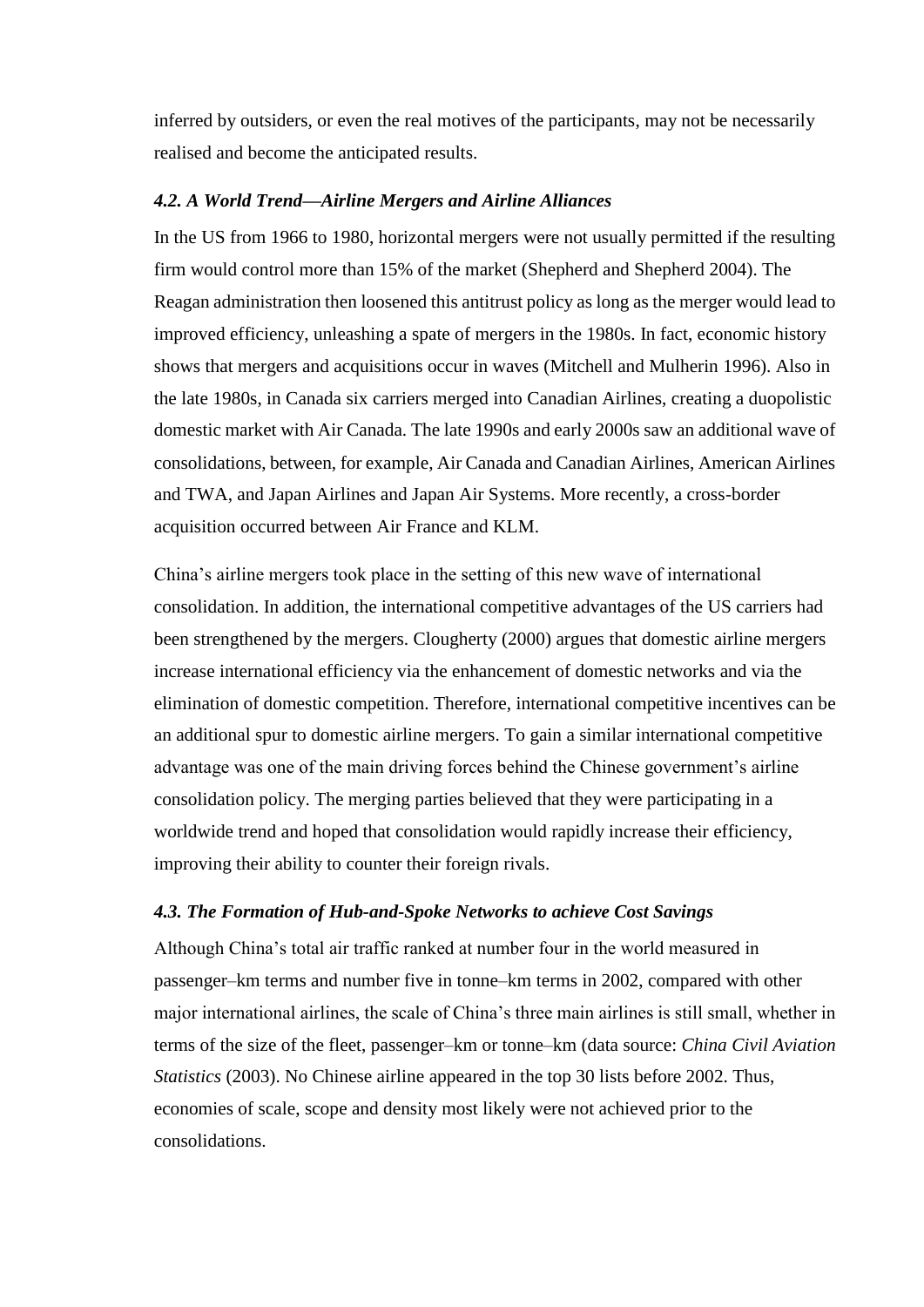China faces the problem of how to develop a hub-and-spoke system in place of the "linear" point-to-point structure, thereby creating a wave of arrivals followed by a wave of departures at a hub for the connecting passengers, which were well developed in the US following airline deregulation. More than 20 years after China opened its door to the outside world, many overseas Chinese and foreigners still found it inconvenient to fly on to inland cities from Beijing, Shanghai or Guangzhou because of the lack of suitable connecting flights. Also, according to the then airline timetables, passengers travelling between the two medium-sized cities of Zhengzhou and Qingdao, which in 2002 were connected by only five flights a week, had to travel by train or bus between the two cities if they missed their flight and did not want to wait for the next flight on another day. However, now, by carefully designing their flight schedules, this inconvenience can be avoided. Schedules permit international and domestic passengers to seamlessly travel to their final destinations via the hubs without the need to change to another carrier or a lengthy wait in the transfer lounge. Airline schedules also allow passengers to travel between Zhengzhou and Qingdao via a transfer at one of the hub cities, say, Beijing or Shanghai, where there are many flights each day to these two medium-sized cities.

In fact, building a hub-and-spoke network is not only a supplier-driven strategy to maximise capacity to accommodate more passengers so as to achieve economies of scope and density. It is also driven by the needs of consumers. In general, an airline becomes more attractive to frequent flyers if it serves a large number of destinations. Consolidation has made this possible. Each of the three groups forms a big triangle, which gives them the opportunity to change the ways that they provide services.

### *4.4. The Search for Improved Financial Performance*

Nearly all the major US airlines experienced substantial change from a position of high profit to heavy losses in their financial performance in the three years following the passage of the 1978 Airline Deregulation Act (Williams 1994). This led to the development of a series of activities in a bid to increase competitiveness, including the development of computer reservation systems, frequent flyer programmes, code-sharing alliances, and even mergers. An amazingly similar story was repeated in China following the relaxation of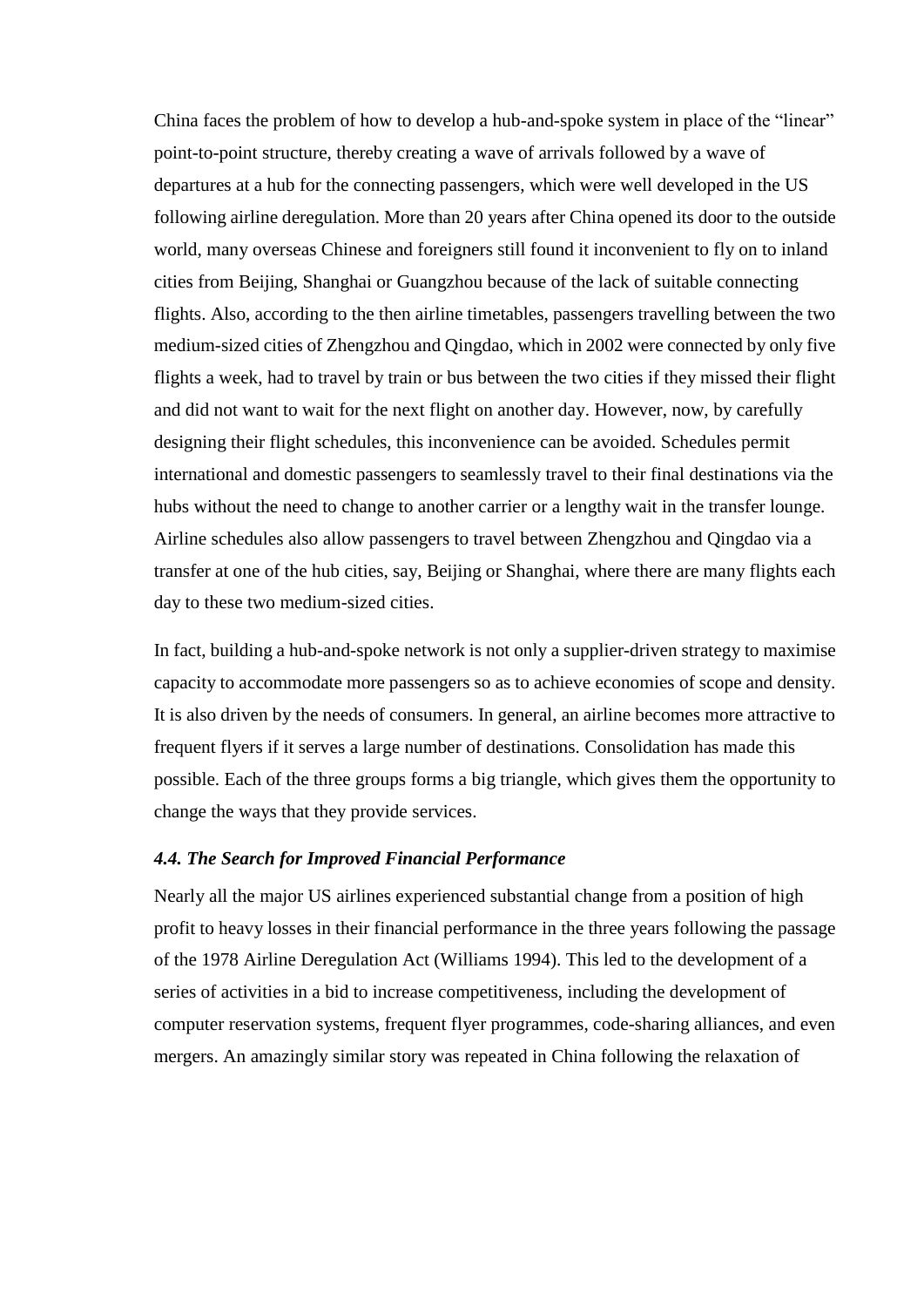airfares in 1997, including consolidation, which was a strategy that the Chinese airlines were compelled to take when facing financial difficulties. $21$ 

We first provide some informative data that gives an overview of China's air transport development since China opened its door. Table 2 reports data on air traffic volume over the period 1980–2002 in the domestic market. The data from the mid-1980s suggest that the government's policies and reform measures in the second stage had a strong impact on industry growth. After the rapid growth in the first half of the 1990s, with an average annual increase of 27%, the late 1990s saw a slowdown in passenger traffic growth. Growth then accelerated from 2000, with a growth rate of more than 10% each year. It is worth noting that cargo and mail traffic kept growing at a fast pace, with an annual growth rate not less than 15% between 1990 and 2000. It seems that China's airlines performed very well if we look only at the traffic that they carried, reflecting the strong growth in the economy in China since the 1980s. However, these indicators of traffic volume reveal nothing about the profitability of the airlines.

Table 3 shows that the total revenue of the whole industry greatly increased during the past two decades. Narrowing the focus to the most recent decade shows that 1997 is a turning point. With the relaxed control over airfares in 1997, total revenue from all civil aviation immediately dropped by 10% in 1997 from 48 billion Chinese yuan (US\$6 billion) in 1997 to 43 billion (US\$5.4 billion) in 1998, though Table 2 suggests that total traffic turnover increased by 12.6% (in tonne–km) in this period. The revenue from international markets slid (by 15%) more than that from the domestic market (by 6.2%), indicating mounting pressure from international rivals. The decrease in revenue led to the call for price re-regulation in 1999, as mentioned earlier. As a result of ensuing intervention, civil aviation revenues from the domestic market saw a moderate increase, by 6.6% in 1999 and 9.3% in 2000.

A bigger increase in 2001 and 2002 from the domestic market might suggest the success of the "revenue pooling" scheme. However, it should be understood that this only indicates

 $21$  However, without rigorous analysis of relevant data, it should not be concluded that deregulation directly contributed to the financial losses. In the US, the relationship between deregulation and airline profitability has been studied, with no firm conclusions being reached. Brenner et al. (1985) find that immediately after deregulation, airline profits reached their lowest level. However, Gomez-Ibanez et al. (1983) and Van Scyoc (1989) find that the fall in airline profits had nothing to do with deregulation.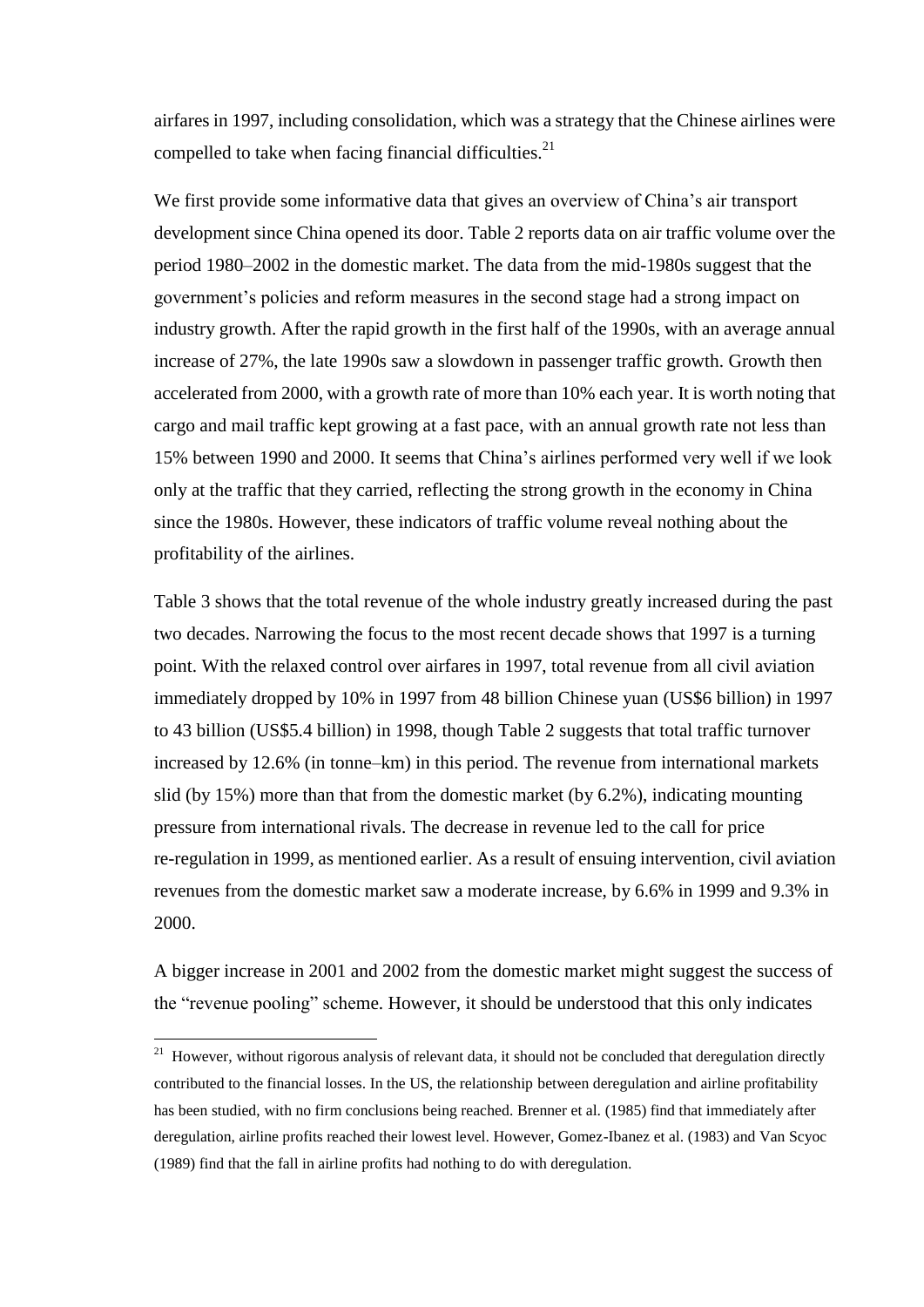success for the whole industry, not for every individual airline. Also, it only suggests a win in the short run, not necessarily being in the best interests of the industry in the long run, as all of China was undergoing the transformation towards a market economy, in which every industry had to be prepared to embrace a new free market sooner or later. This scheme was eventually abandoned when CAAC realised that this was not the right way to keep this industry profitable. However, after abandoning the scheme and with no other effective remedies that could satisfy all the relevant parties, consolidation seemed to be a natural choice. Consolidation may bring about some harmful effects, but they are not so immediate and in many cases not so controversial.

China's airline industry had a notorious safety record in the  $1990s$ <sup>22</sup> Yet, for the state-owned airlines, safety rather than profit had been the main concern. The US experience has demonstrated that neither deregulation nor the increased financial hazards has had an effect on the safety of airline travel (Rose 1989; Foreman 1993; Adrangi et al. 1997). In China, there has been a decline in air traffic accidents since deregulation. However, many people in China's airline industry still have the same perception as described in Adrangi et al. (1997) for the US case, namely that the eroded profits following deregulation will force airlines to scrimp on aircraft maintenance and air crew training. There was also concern about overuse of the airlines' resources (e.g., overtime for aircrew) by increasing the frequency of flights and operating new routes with no oversight when route entry and exit has been liberalised. For these reasons, China's aviation authority was wary of every step of reform, and tended to be conservative and indecisive at times. For many years the question, "which should be put first, safety or profit" was undebatable for many government officials, who undoubtedly put safety first. Therefore, it is not surprising that airlines were not being pushed too much for profits and as a result subsidies had to be paid to the state-owned airlines whenever they made losses. However, with the ongoing privatisation of many once wholly state-owned airlines and decreased subsidies from the government, pursuit of profits to maximise the market value of the company has become the ultimate goal. However, at the

 $22$  Fatal accidents since 1990 include crashes at Guangzhou in 1990, Guilin 1992, Yinchuan 1993, Fuzhou 1993, Urumqi 1993, Xiamen 1994, Shenzhen 1997, Wenzhou 1999, Wuhan 2000, Pusan 2002, Dalian 2002 and Baotou 2004.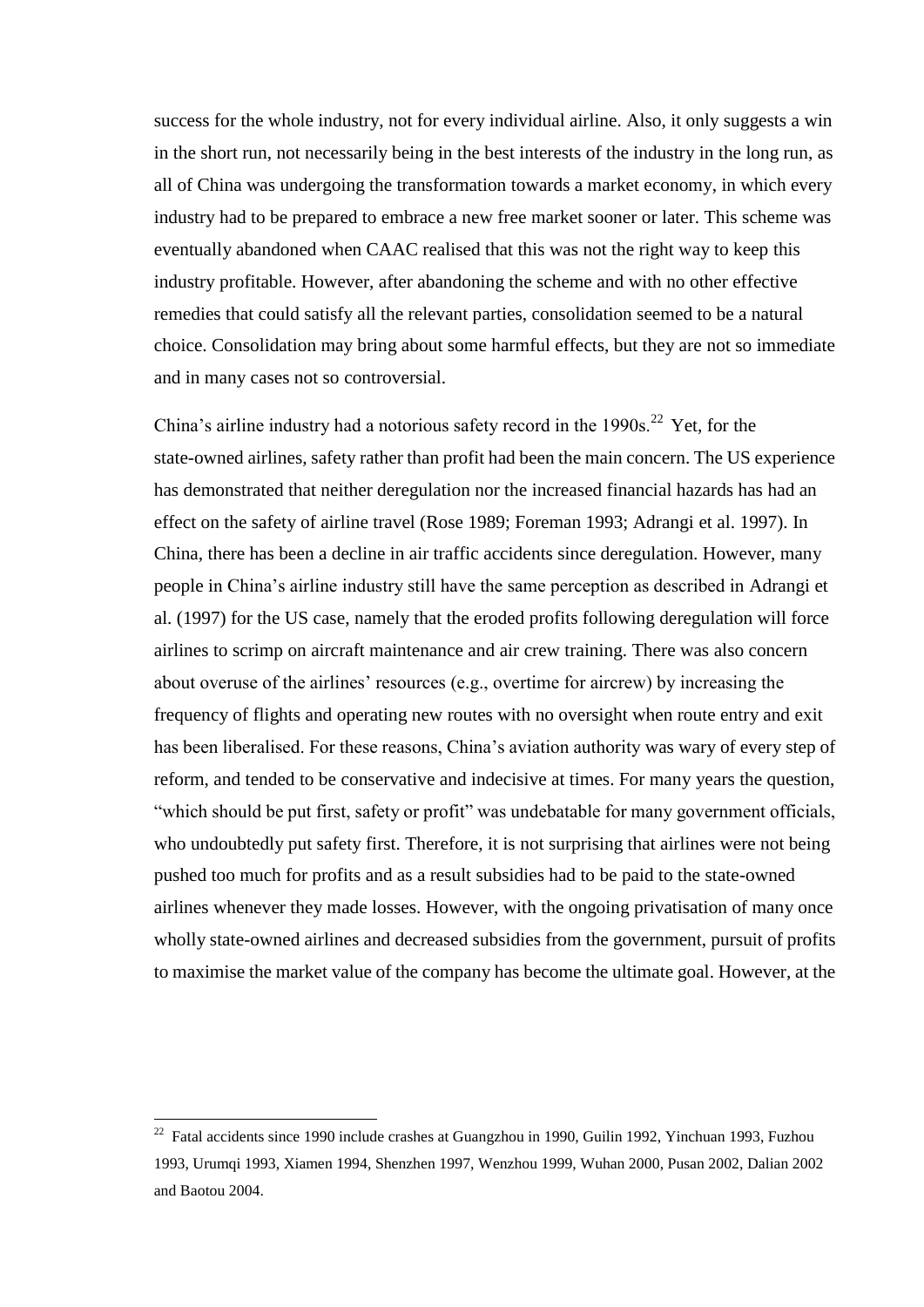same time, safety should not be compromised. In these circumstances, consolidation seems to be a promising means through which the carriers can achieve both goals.<sup>23</sup>

Another performance indicator is the load factor, which measures the percentage of available seating capacity that is filled with passengers. Looking at Tables 4 to 6, both the passenger load factor and the weight load factor of the whole industry decreased greatly after 1997. The individual airline data demonstrate the same result for all the trunk airlines and most of the regional airlines. Tables 4–6 give rise to the question, why did the load factors not improve after the airlines were allowed to sell discount tickets?

Table 7 may in part answer this question. It illustrates that there was a jump in the total number of aircraft from 1991 to 1993, mainly resulting from purchases by the newly established regional airlines. The main type of aircraft purchased by these small airlines was the Boeing 737 series. While it seems that from 1993 to 1997 the total number of aircraft remained relatively steady, during this period, many Russian- and Chinese-made small aircraft were retired. The major airlines introduced large aircraft with more than 200 seats that were generally considered much safer. This may be the principal reason for the decrease in load factors since 1997, leading to strong competition to fill up the aircraft and eventually to the heavy losses in their financial reports.

The Chinese government has the final say in purchasing aircraft from Boeing, Airbus and other manufacturers, and for political reasons, aircraft purchases must be balanced between the two major manufacturers. Because of this, many of China's airlines have a very diverse fleet, which increases their training and maintenance costs. A merger can enable members of one group to better deploy their aircraft because of a more extensive network. Some surplus or unsuitable planes for one member of the group may be better utilised by another member on another route. Thus, both members operate more efficiently and higher load factors may be achieved. Aircraft utilisation is also likely to be increased.

It should be noted that most of the empirical studies have shown that horizontal mergers on average are not associated with higher profitability (see the survey by Jacquemin and Slade 1989), but this presumption still remains in favour of many mergers, especially for firms that are faced with financial difficulties. Empirical evidence suggests that poorly run firms are seen as takeover targets as they wish to avoid bankruptcy (De Bondt and Thompson 1992;

 $23$  The poor management of some acquired airlines may be a potential threat to safety. However, the application of a better-performing carrier's standards after the mergers may help improve their safety records.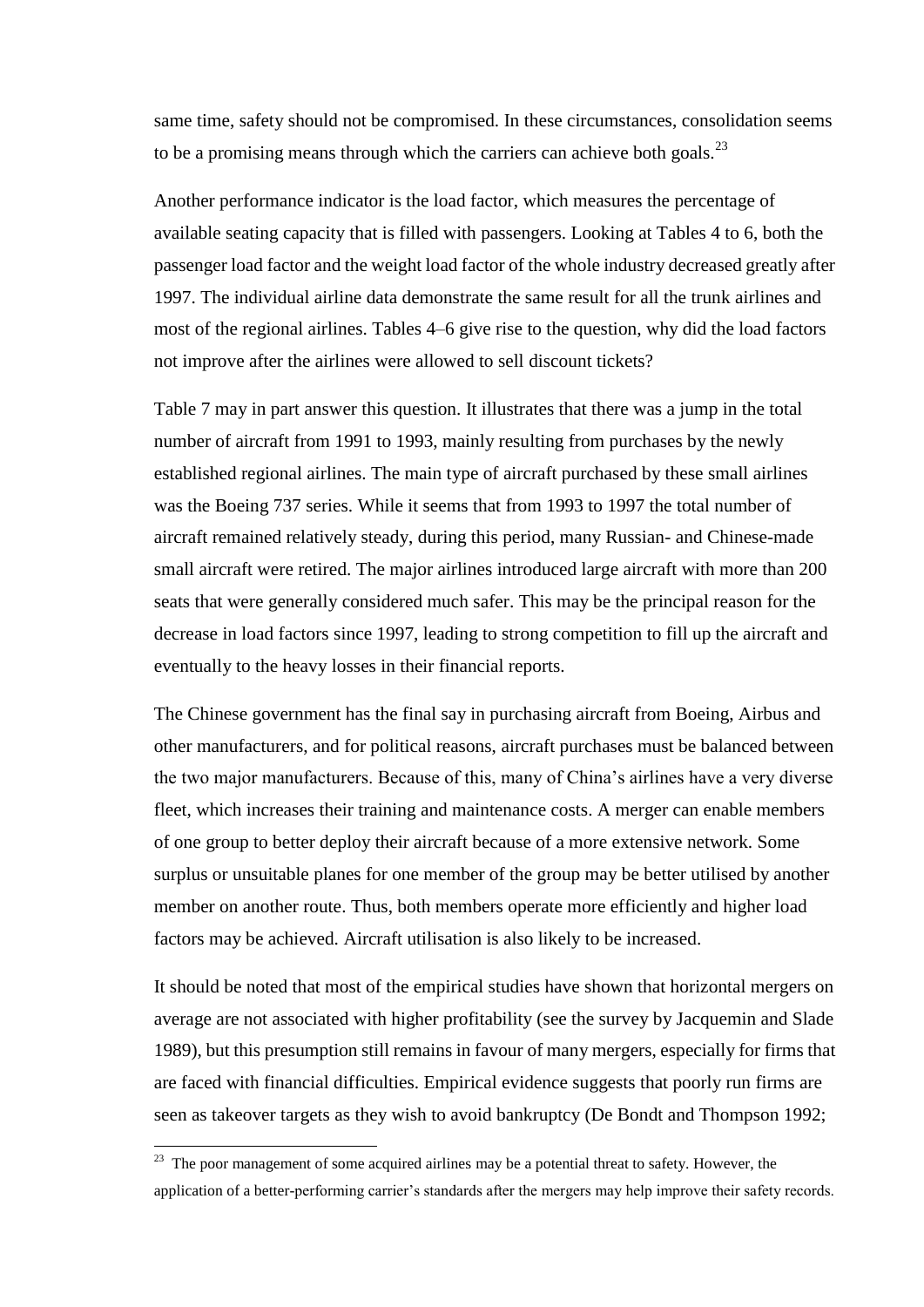Matsusaka 1993). Shrieves and Stevens (1979) argue that some failing firms find the cost of merging less than the cost of bankruptcy. Porter (1990) regarded alliances as a transitional device and as a response to uncertainty about the future, especially for firms experiencing structural change or facing unprecedented competition. Doganis (2006) also holds this view and contends that more large international airline alliances or mergers will be created in the coming years as a result. For example, a cross-country airline alliance (joint venture) occurred in 1993 when KLM acquired Northwest Airlines, which was in financial trouble (Tully 1996). The proposed strategic alliance between Qantas and Air New Zealand, and the acquisition of a substantial equity investment by Qantas in Air New Zealand also came at a time of poor performance by Air New Zealand.<sup>24</sup> All these facts indicate that it was an appropriate time for the poorly performing Chinese airlines to consolidate.

### *4.5. Outside Shocks*

Outside shocks might have prompted the airline mergers. There is no doubt that the onset of the Southeast Asian financial crisis in 1997 (see Chin et al. 1999 for discussion) and the September 11 tragedy in the US had a profound influence on the airline industry (see Ito and Lee 2005 for an assessment). As a result of the sharp decrease in demand in the international market after these events, the airlines had to curtail their international flights and transfer capacity to the domestic market. This consequently intensified domestic competition, which called for restructuring in the airline industry.

## **5. Conclusion**

 $\overline{a}$ 

This paper has discussed the evolution of China's airline industry with an emphasis on the deregulation stage after which the airline consolidations occurred, and the reasons why they happened. In spite of a chequered process in deregulation, further deregulation has since been pushed forward in China's airline industry with further privatisation, easier entry and exit, and easier investment into aviation businesses.

With a brief review of the theories and empirical findings relating to the motives for mergers and acquisitions, and a discussion of the facts of China's airline industry following the airfare deregulation in 1997, we have sought to establish the most likely reasons for China's airline consolidations. Although the results of the existing empirical work are largely

<sup>&</sup>lt;sup>24</sup> See Australian Competition Tribunal decision, Qantas Airways Limited (2004) ACompT 9, available on ACT website http://www.act.gov.au.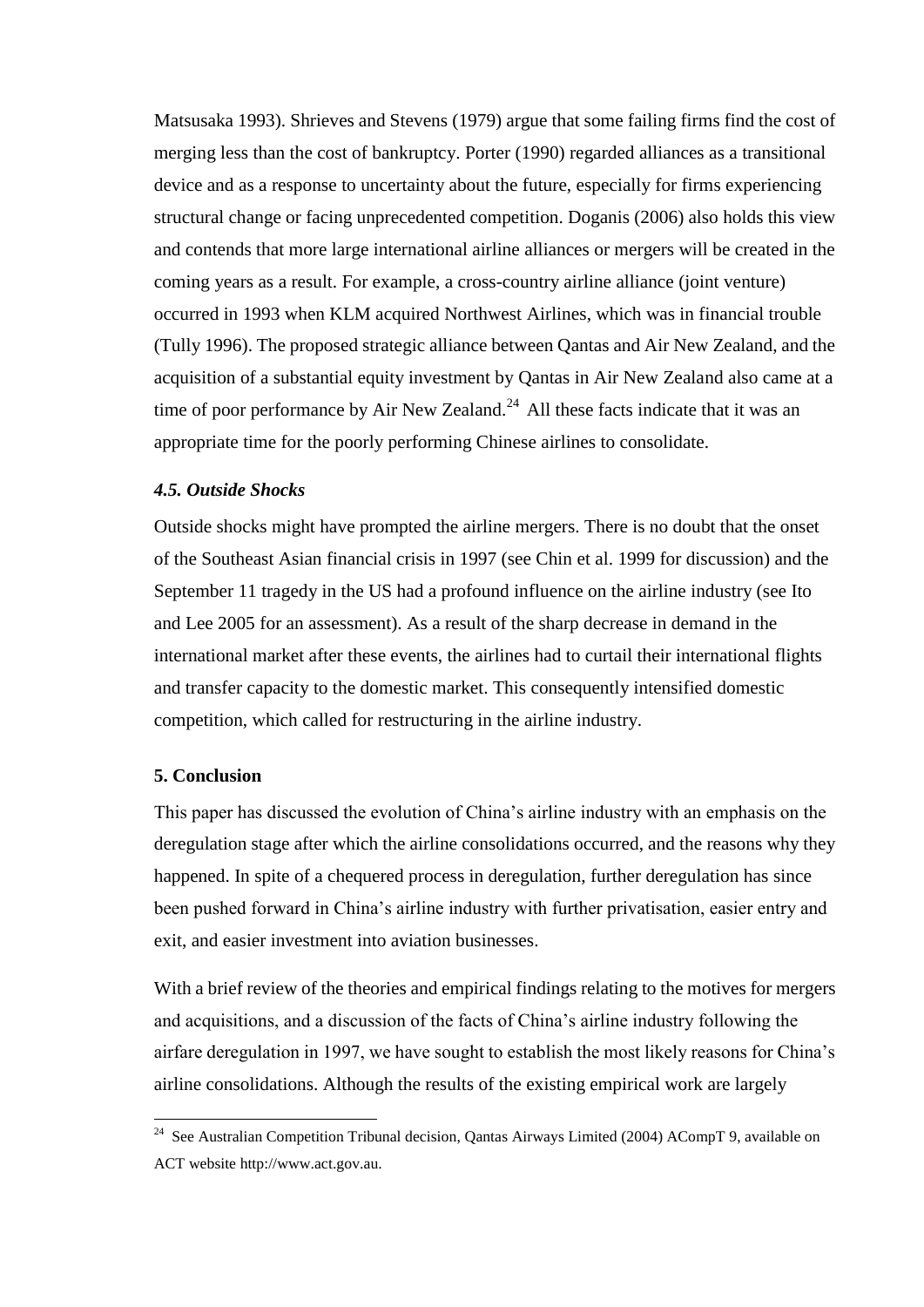inconclusive owing to the simultaneous existence of multiple motives, as noted by Berkovitch and Narayanan (1993), it seems that a worldwide consolidating trend, outside pressure posed by competitive foreign airlines, the pursuit of cost savings through a large network, and the financial difficulties facing the carriers, might be the primary drivers that led to the 2002 consolidations of China's airlines.

Worldwide, airlines have been constantly adjusting to the ever-changing and deregulated environment. Fundamental changes have also taken place in China since 1997 when deregulation started. The evolution of China's airline industry in the post-deregulation period appears to have much in common with the US, where lower airfares immediately followed deregulation, a spate of mergers occurred in the years after deregulation, and hub-and-spoke networks quickly developed to achieve the greater efficiency required to meet the stronger competition brought about by deregulation.

Also similar is that almost all the airline mergers in the US in the 1980s were allowed to go ahead without serious opposition from the US antitrust authorities. China's airline consolidation also occurred without any antitrust challenge owing to the lack of effective antitrust laws. However, one difference is that there has been much literature examining almost every aspect of the evolution of the US airline industry after deregulation, including the actual effects of the 1980s mergers, while only a few serious academic studies have been carried out on the evolution of China's airline industry, not to mention the assessment of their possible anticompetitive effects. This should be a future research area.

#### **References:**

Adrangi, B., Chow, G., Raffiee, K., 1997. Airline Deregulation, Safety, and Profitability in the US. Transportation Journal 36(4), 44–52.

Andrade, G., Mitchell, M., Stafford, E., 2001. New Evidence and Perspectives on Mergers. Journal of Economic Perspectives 15(2), 103–120.

Asch, P., 1983, Industrial Organisation and Antitrust Policy, Rev. ed., John Wiley & Sons Inc, New York.

Berkovitch, E., Narayanan, M.P., 1993. Motives for Takeovers: An Empirical Investigation. Journal of Financial and Quantitative Analysis 28(3), 347–362.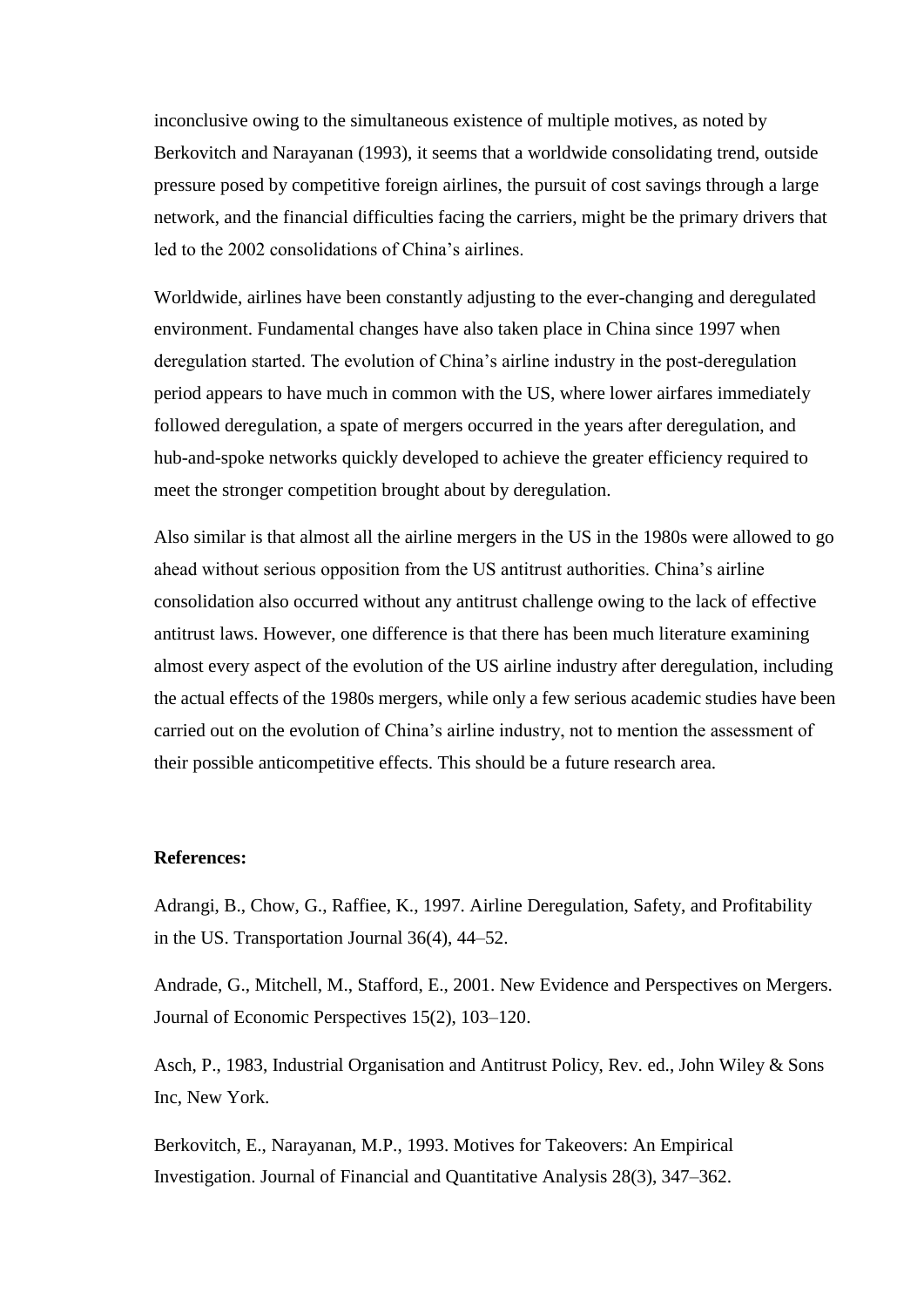Brenner, M.A., Leet, J.O., Schott, E., 1985. Airline Deregulation, Eno Foundation for Transportation, Inc., Westport, Conn.

Pickrell, D., 1991. The Regulation and Deregulation of US Airlines. In: Button, K. (ed) Airline Deregulation: International Experiences. New York University Press, New York, pp 5–47.

China's Civil Aviation Statistics (1949–2000), 2002. Department of Planning & Development, CAAC, Beijing.

China Civil Aviation Statistics, 2003. China Civil Aviation Press, Beijing.

Chung, J.H., 2003. The Political Economy of Industrial Restructuring in China: The Case of Civil Aviation. The China Journal 50, 61-82.

Clougherty, J.A., 2000. US Domestic Airline Alliances: Does the National Welfare Impact Turn on Strategic International Gains? Contemporary Economic Policy 18(3), 304–314.

De Bondt, W.F.M., Thompson, H.E., 1992. Is Economic Efficiency the Driving Force behind Mergers? Managerial and Decision Economics 13(1), 31–44.

Doganis, R., 2006. The Airline Business, Routledge, 2<sup>nd</sup> edition, London and New York.

Foreman, S.E., 1993. An Application of the Box–Jenkins ARIMA Technique to Airline Safety. Logistics and Transportation Review 29(3), 221–240.

Goh, K., Uncles, M. (2003). The Benefits of Airline Global Alliances: An Empirical Assessment of the Perceptions of Business Travellers. Transportation Research, Part A, 37(6), 479–497.

Gomez-Ibanez, J.A., Clinton, V.O., Pickrell, D., 1983. Airline Deregulation: What's Behind the Recent Losses? Journal of Policy Analysis and Management 2(1), 74–89.

Huang, D., 2000. Unrest Airline Markets—Ouestioning "Revenue-Pooling" Policy. Beijing Morning News, 19/04/2000.

Huang, L., 2005. China's Airline Industry's Trouble behind its Growth. China Economic Weekly 2005(08).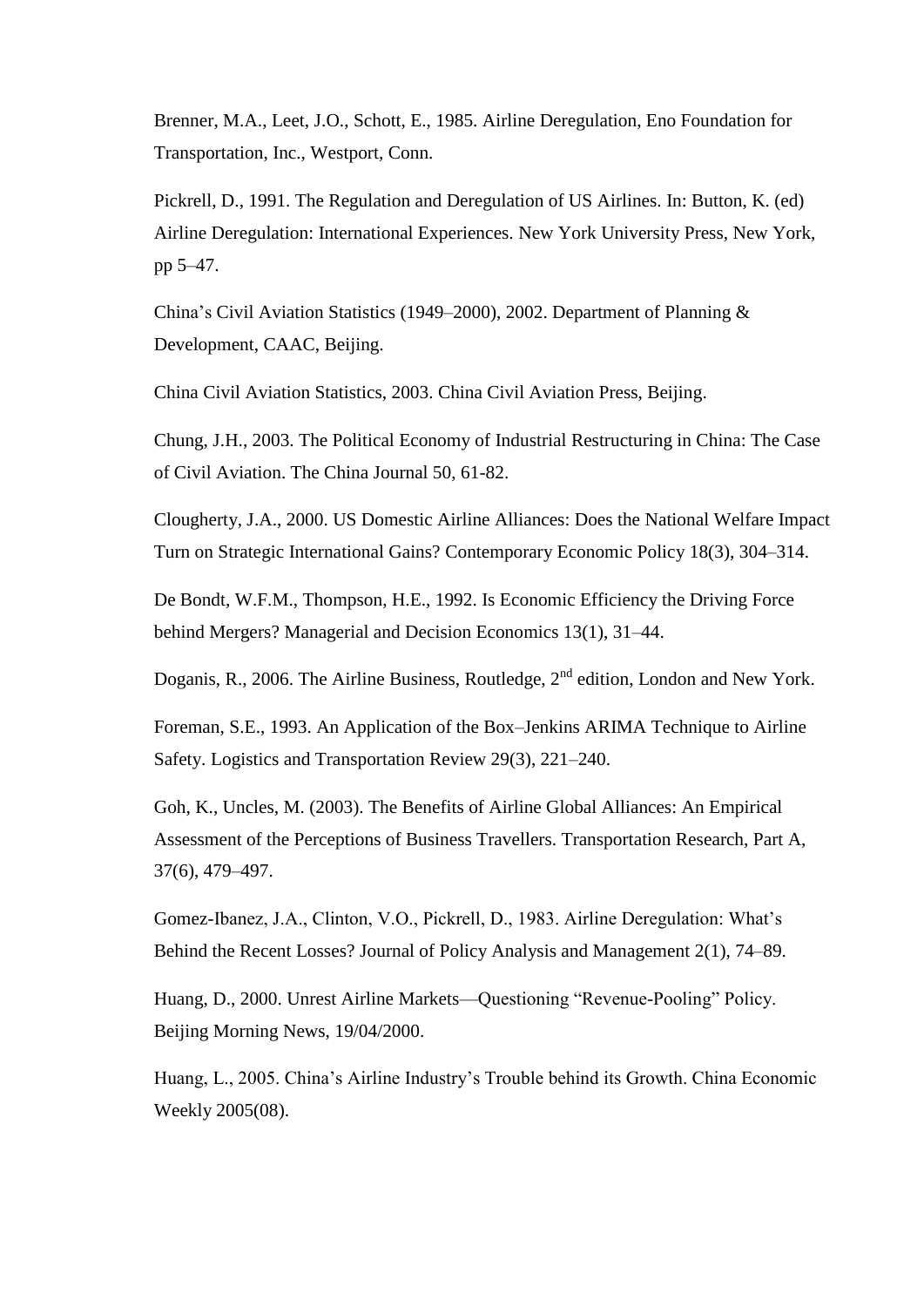Jacquemin, A., Slade, M., 1989. Cartels, Collusion, and Horizontal Merger. In: Handbook of Industrial Organisation, Volume I, 415-473, edited by R. Schmalense and R.D. Willig, Elsevier Science Publishers, Amsterdam.

Le, T.T., 1997. Reforming China's Airline Industry: From State-Owned Monopoly to Market Dynamism. Transportation Journal 37, 45–62.

Li, L., 2001. Deregulate Airfares. Market News, 03/04/2001, 6.

Lo, D.S.S., 2003. Privatisation and Cultural Change: The Airline Industry in China. PhD thesis, International Graduate School of Management, University of South Australia, Adelaide.

Matsusaka, J.G., 1993. Takeover Motives During the Conglomerate Merger Wave. RAND Journal of Economics 24(3), 357–379.

Mitchell, M.L., Mulherin, J.H., 1996. The Impact of Industry Shocks on Takeover and Restructuring Activity. Journal of Financial Economics 41(2), 193–229.

Mukherjee, T.K., Kiymaz, H., Kent, B.H., 2004. Merger Motives and Target Valuation: A Survey of Evidence from CFOs. Journal of Applied Finance 14(2), 7–24.

Oum, T.H., Park, J.H., 1997. Airline Alliances: Current Status, Policy Issues, and Future Directions. Journal of Air Transport Management 3(3), 133–144.

Oum, T.H., Park, J.H., Zhang, A., 2000. Globalization and Strategic Alliances: The Case of the Airline Industry, Pergamon Press, Oxford.

Porter M.E., 1990. The Competitive Advantage of Nations, Macmillan, London and Basingstoke.

Rose, N.L., 1989. Financial Influences on Airline Safety. In: Transportation Safety in an Age of Deregulation, edited by L. Moses and I. Savage, Oxford University Press, Oxford, 93–114.

Shepherd, W.G., Shepherd, J.M., 2004. The Economics of Industrial Organisation, Long Grove, Illinois.

Shrieves, R.E., Stevens, D.L., 1979. Bankruptcy Avoidance as a Motive for Merger. Journal of Financial and Quantitative Analysis 14, 501–505.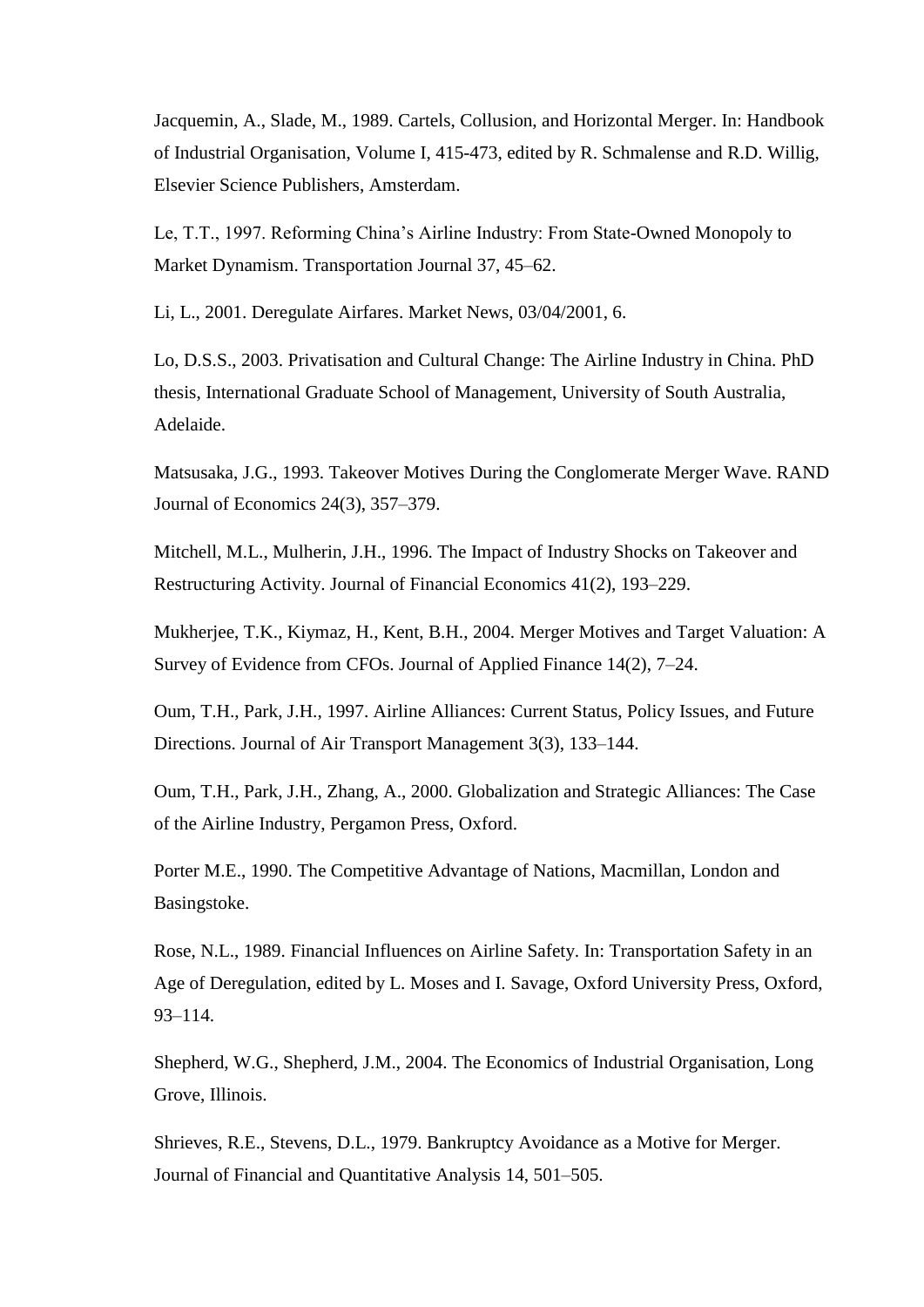Trautwein, F., 1990. Merger Motives and Merger Prescription. Strategic Management Journal 11(4), 283–295.

Tully, S., 1996. Northwest and KLM: The Alliance from Hell. Fortune 133 (12), 64–72.

Van Scyoc, L.J., 1989. Effects of Airline Deregulation on Profitability. Logistics and Transportation Review 25(1), 39–51.

Wang, Y., Cheng, T., 2001. Can Airline Regrouping Break Monopoly. Beijing Youth Daily, 21/05/2001.

Williams, G., 1994. The Airline Industry and the Impact of Deregulation. Ashgate Publishing Company, London.

Xiao, K., 2001. Uncertainty for the Proposed Airline Mergers. China Business Times, 26/12/2001.

Yang, Q., 2002. What Will Happen after Airline Regrouping? Beijing Youth Daily, 23/02/2002.

Yu, M., Yuan, W., 2002. The News Behind Grouping. Nanfeng Chuang, 2002(02).

Zhang, A., 1998. Industrial Reform and Air Transport Development in China. Journal of Air Transport Management 4(3), 155–164.

Zhang, L., 2002. Air China on the Uneven Path to Reformation. Global Entrepreneur, 2002(07).

Table 1

Airlines remaining in China's domestic market after 2003<sup>a</sup>

| Airlines (or groups) remaining in the<br>domestic market        | Group members and merger time | Headquarters |             |
|-----------------------------------------------------------------|-------------------------------|--------------|-------------|
|                                                                 | Air China (CA)                | 10/2002      | Beijing     |
| Air China Group (CNAC Holdings)                                 | China Southwest (SZ)          | 10/2002      | Chengdu     |
|                                                                 | $CNAC$ (F6)                   | 10/2002      | Hangzhou    |
|                                                                 | China Eastern (MU)            | 10/2002      | Shanghai    |
| China Eastern Group (China Eastern                              | China Northwest (WH) 10/2002  | Xi'an        |             |
| Holdings)                                                       | China Yunnan (3Q)             | 10/2002      | Kunming     |
|                                                                 | Wuhan Airlines (WU)           | 08/2002      | Wuhan       |
|                                                                 | China Southern (CZ)           | 10/2002      | Guangzhou   |
| China Southern Group (China Southern<br>$Holdings$ <sup>b</sup> | China Northern (CJ)           | 10/2002      | Shenyang    |
|                                                                 | China Xinjiang (XO)           | 10/2002      | Urumqi      |
|                                                                 | Hainan Airlines (HU)          |              | Haikou      |
| Hainan Group (or Hainan Holdings)                               | China Xinhua (X2)             | 02/2001      | Tianjin $&$ |
|                                                                 |                               |              | Beijing     |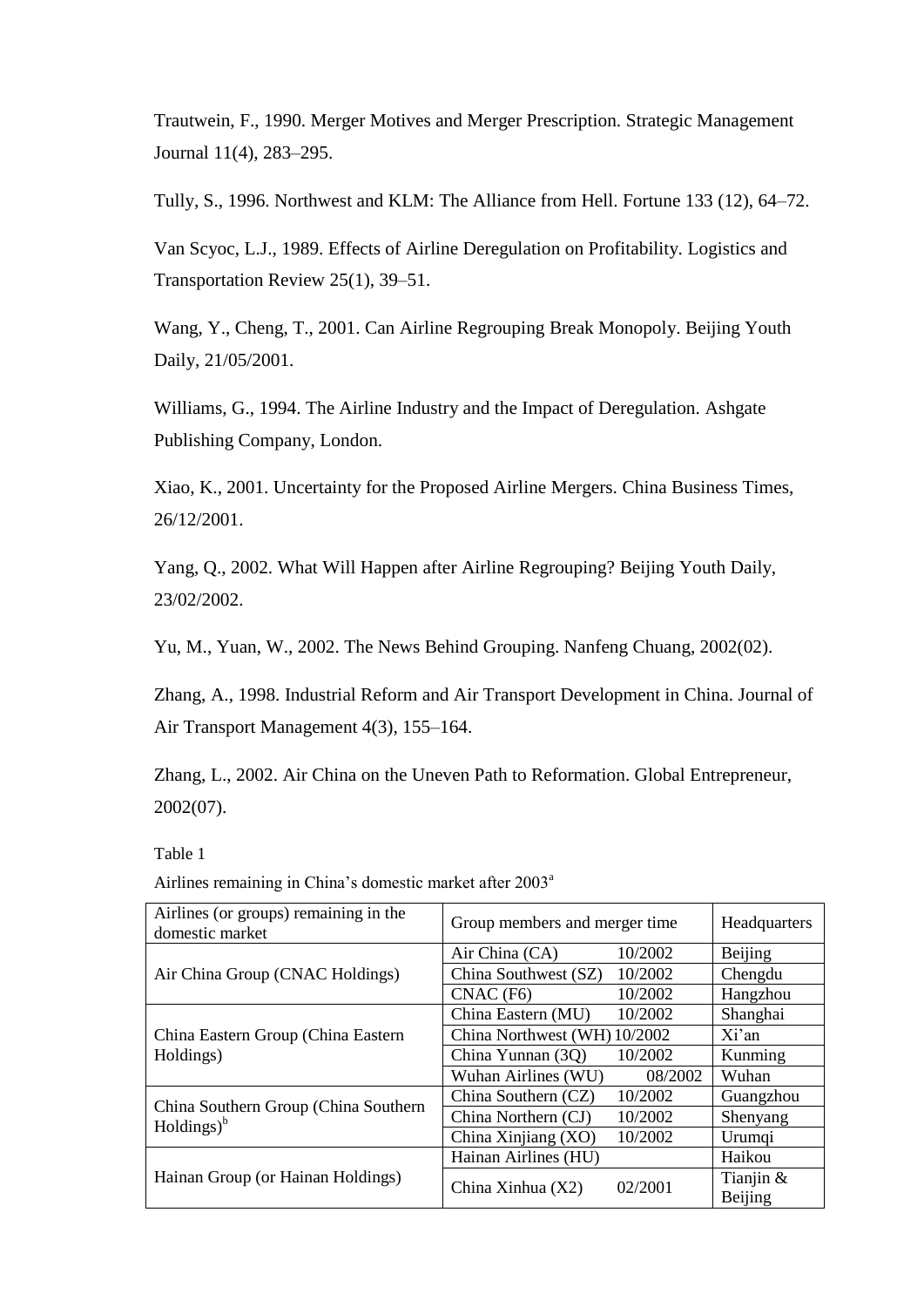|                        | Chang'an Airlines (2Z) 08/2000   | Xi'an     |
|------------------------|----------------------------------|-----------|
|                        | Shan'xi Airlines (8C)<br>07/2001 |           |
| Shanghai Airlines (FM) |                                  | Shanghai  |
| Xiamen Airlines (MF)   |                                  | Xiamen    |
| Sichuan Airlines (3U)  |                                  | Chengdu   |
| Shenzhen Airlines (ZH) |                                  | Shenzhen  |
|                        |                                  | Jinan $&$ |
| Shandong Airlines (SC) |                                  | Qingdao   |

<sup>a</sup>This Table does not contain the low-cost airlines, which were established after 2005. Nor does it contain the airlines that had been taken over before 2000.

<sup>b</sup> Although China Southern has investments in Xiamen Airlines (MF) and Sichuan Airlines (3U), it does not appear to intervene in their internal affairs to any great extent. The two airlines have formed their own identities and images. Passengers generally do not regard them as members of China Southern Group.

## Table 2

Traffic volume in China's domestic airline market, 1980–2002

| Year         | Passenger Traffic<br>(10,000) | Turnover<br>Volume of<br>Passenger<br>$(10,000 - km)$ | Cargo and Mail<br>Traffic (tonne) | Turnover<br>Volume of<br>Cargo & Mail<br>(10,000)<br>tonne-km) | <b>Total Traffic</b><br>Turnover<br>(10,000)<br>tonne-km) |
|--------------|-------------------------------|-------------------------------------------------------|-----------------------------------|----------------------------------------------------------------|-----------------------------------------------------------|
| 1980         | 293                           | 280,904                                               | 68,591                            | 7,395                                                          | 27,671                                                    |
| 1985         | 595                           | 706,212                                               | 134,242                           | 16,405                                                         | 67,423                                                    |
| 1986         | 831                           | 1,000,899                                             | 155,809                           | 19,611                                                         | 91,901                                                    |
| 1987         | 1,109                         | 1,327,026                                             | 211,557                           | 26,836                                                         | 122,382                                                   |
| 1988         | 1,171                         | 1,431,733                                             | 225,987                           | 29,841                                                         | 132,926                                                   |
| 1989         | 1,052                         | 1,271,092                                             | 207,446                           | 27,989                                                         | 119,506                                                   |
| 1990         | 1,346                         | 1,576,561                                             | 239,467                           | 31,646                                                         | 145,157                                                   |
| 1991         | 1,797                         | 2,117,406                                             | 288,961                           | 37,803                                                         | 190,329                                                   |
| 1992         | 2,394                         | 2,944,009                                             | 369,681                           | 49,504                                                         | 260,459                                                   |
| 1993         | 2,805                         | 3,517,912                                             | 441,896                           | 60,606                                                         | 312,621                                                   |
| 1994         | 3,445                         | 4,193,544                                             | 565,202                           | 77,515                                                         | 377,595                                                   |
| 1995         | 4,419                         | 5,287,232                                             | 702,557                           | 96,604                                                         | 474,660                                                   |
| 1996         | 4,782                         | 5,731,759                                             | 821,556                           | 114,190                                                        | 540,717                                                   |
| $1997^{a,b}$ | 5,112                         | 6,088,820                                             | 953,870                           | 134,759                                                        | 587,698                                                   |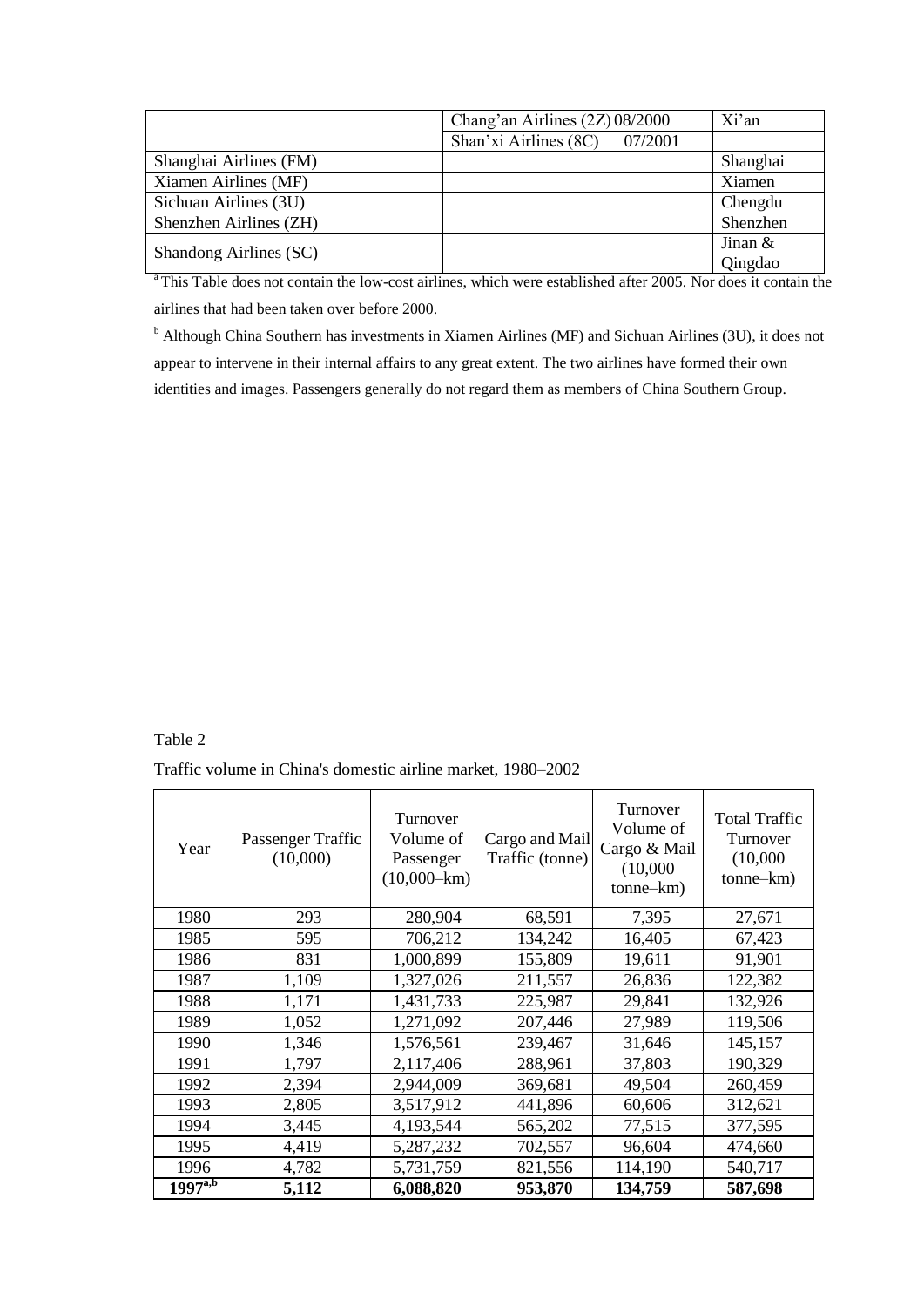| 1998 | 5.204 | 6,228,104 | 1,081,655 | 153,684 | 661.686   |
|------|-------|-----------|-----------|---------|-----------|
| 1999 | 5.463 | 6,516,727 | 1,280,552 | 182,033 | 666,638   |
| 2000 | 6.031 | 7,377,283 | 1,474,767 | 211,133 | 759,818   |
| 2001 | 6.832 | 8.463.034 | 1,354,019 | 196.090 | 951,550   |
| 2002 | 7,756 | 9,719,845 | 1.595.299 | 232,451 | 1,100,647 |

<sup>a</sup> Hong Kong included since 1997, Macau included since 1999.

<sup>b</sup> 1997 onwards is regarded as a deregulated period and therefore is highlighted in bold.

Source: *China Civil Aviation Statistics* (2003).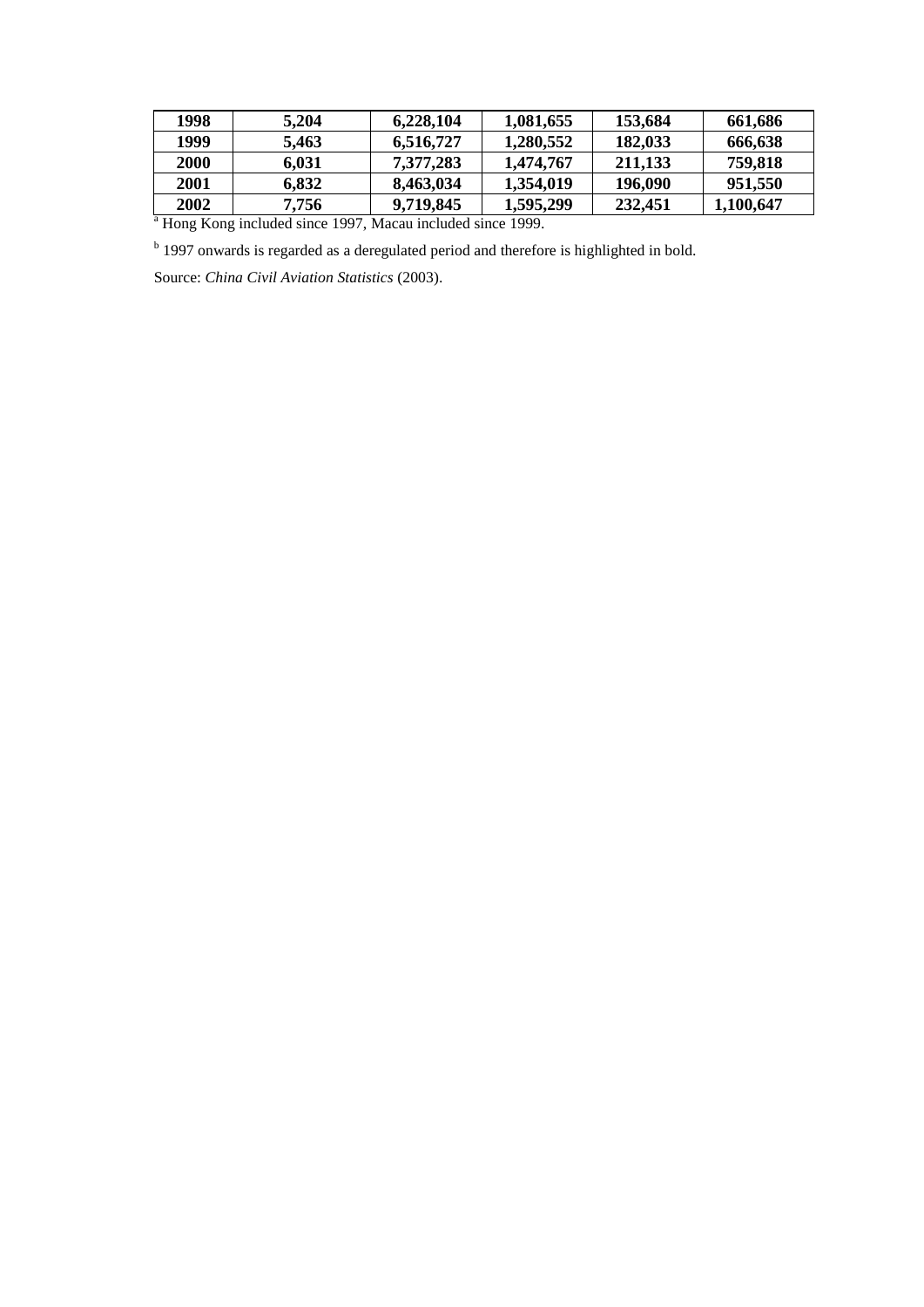## Revenue of China's airline industry, 1980–2002 (in 10,000 yuan)

| Year | Revenue of Civil Aviation   |                        | <b>General Aviation</b><br>Revenue | <b>Airport Service</b><br>Revenue | Other Revenue | <b>Total Revenue Per</b><br>ton-km | <b>Total Revenue</b> |               |
|------|-----------------------------|------------------------|------------------------------------|-----------------------------------|---------------|------------------------------------|----------------------|---------------|
|      | <b>International Market</b> | <b>Domestic Market</b> |                                    |                                   |               |                                    |                      |               |
|      | Revenue                     | Revenue                | Total                              |                                   |               |                                    |                      |               |
| 1980 | 11,524.00                   | 25,502.00              | 37,026.00                          | 3,936.00                          | 3,908.00      | 0.84                               | 178.00               | 45,049.00     |
| 1981 | 19,058.00                   | 27,760.00              | 46,817.00                          | 3,562.00                          | 4,186.00      | 0.87                               | 1,628.00             | 56,194.00     |
| 1982 | 25,319.00                   | 30,754.00              | 56,072.00                          | 4,034.00                          | 5,104.00      | 0.88                               | 1,691.00             | 66,900.00     |
| 1983 | 47,585.00                   | 30,858.00              | 78,443.00                          | 5,473.00                          | 6,329.00      | 1.18                               | 2,719.00             | 92,964.00     |
| 1984 | 66,746.00                   | 46,402.00              | 113,148.00                         | 7,867.00                          | 7,458.00      | 1.23                               | 2,166.00             | 130,632.00    |
| 1985 | 112,629.00                  | 72,531.00              | 185,160.00                         | 7,506.00                          | 8,451.00      | 1.48                               | 15,539.00            | 209,150.00    |
| 1986 | 152,818.00                  | 102,968.00             | 255,786.00                         | 5,982.00                          | 11,861.00     | 1.77                               | 14,833.00            | 282,435.00    |
| 1987 | 208,493.00                  | 156,189.00             | 364,682.00                         | 6,562.00                          | 43,907.00     | 1.97                               | 18,331.00            | 426,920.00    |
| 1988 | 265,198.00                  | 222,136.00             | 487,334.00                         | 6,518.00                          | 60,801.00     | 2.23                               | 18,863.00            | 566,998.00    |
| 1989 | 233,960.00                  | 263,526.00             | 497,486.00                         | 6,448.00                          | 71,291.00     | 2.46                               | 22,322.00            | 591,099.00    |
| 1990 | 368,698.00                  | 407,720.00             | 776,418.00                         | 7,302.00                          | 54,831.00     | 3.16                               | 13,434.00            | 844,683.00    |
| 1991 | 513,521.00                  | 552,533.00             | 1,066,054.00                       | 6,806.00                          | 94,201.00     | 3.42                               | 17,312.00            | 1,177,567.00  |
| 1992 | 661,093.00                  | 841,658.00             | 1,502,751.00                       | 7,448.00                          | 156,045.00    | 3.58                               | 15,474.00            | 1,681,718.00  |
| 1993 | 851,285.00                  | 1,100,163.00           | 1,951,448.00                       | 8,908.00                          | 195,193.00    | 4.04                               | 152,279.00           | 2,307,828.00  |
| 1994 | 1,360,199.00                | 1,698,156.00           | 3,058,355.00                       | 12,359.00                         | 212,233.00    | 5.54                               | 220,395.00           | 3,278,750.00  |
| 1995 | 1,570,542.00                | 2,231,150.00           | 3,856,006.00                       | 16,183.00                         | 284,530.00    | 5.63                               | 192,860.00           | 4,349,579.00  |
| 1996 | 1,637,253.00                | 2,782,793.00           | 4,476,927.00                       | 16,175.00                         | 328,747.00    | 5.66                               | 230,695.00           | 5,052,544.00  |
| 1997 | 1,840,748.00                | 2,930,331.00           | 4,817,399.00                       | 15,224.00                         | 371,182.00    | 6.57                               | 322,400.00           | 5,526,205.00  |
| 1998 | 1,556,411.00                | 2,747,524.00           | 4,338,815.00                       | 8,493.00                          | 420,249.00    | 5.70                               | 316,258.00           | 5,083,815.00  |
| 1999 | 1,841,205.00                | 2,928,206.00           | 4,805,867.00                       | 10,053.00                         | 443,639.00    | 5.75                               | 1,046,750.00         | 6,306,309.00  |
| 2000 | 2,045,159.00                | 3,200,603.00           | 5,281,285.00                       | 10,212.00                         | 526,063.00    | 5.48                               | 1,287,721.00         | 7,105,282.00  |
| 2001 | 2,058,981.00                | 3,572,549.00           | 5,666,683.00                       | 12,508.00                         | 685,724.00    | 5.50                               | 2,414,361.00         | 8,779,275.00  |
| 2002 | 2,646,919.00                | 5,680,933.00           | 8,368,058.00                       | 13,265.00                         | 1,925,805.00  | 5.08                               | 1,186,741.00         | 11,493,868.00 |

Source: *China's Civil Aviation Statistics (1949–2000*) (2002) and Hong Kong CEIC Data Company Ltd.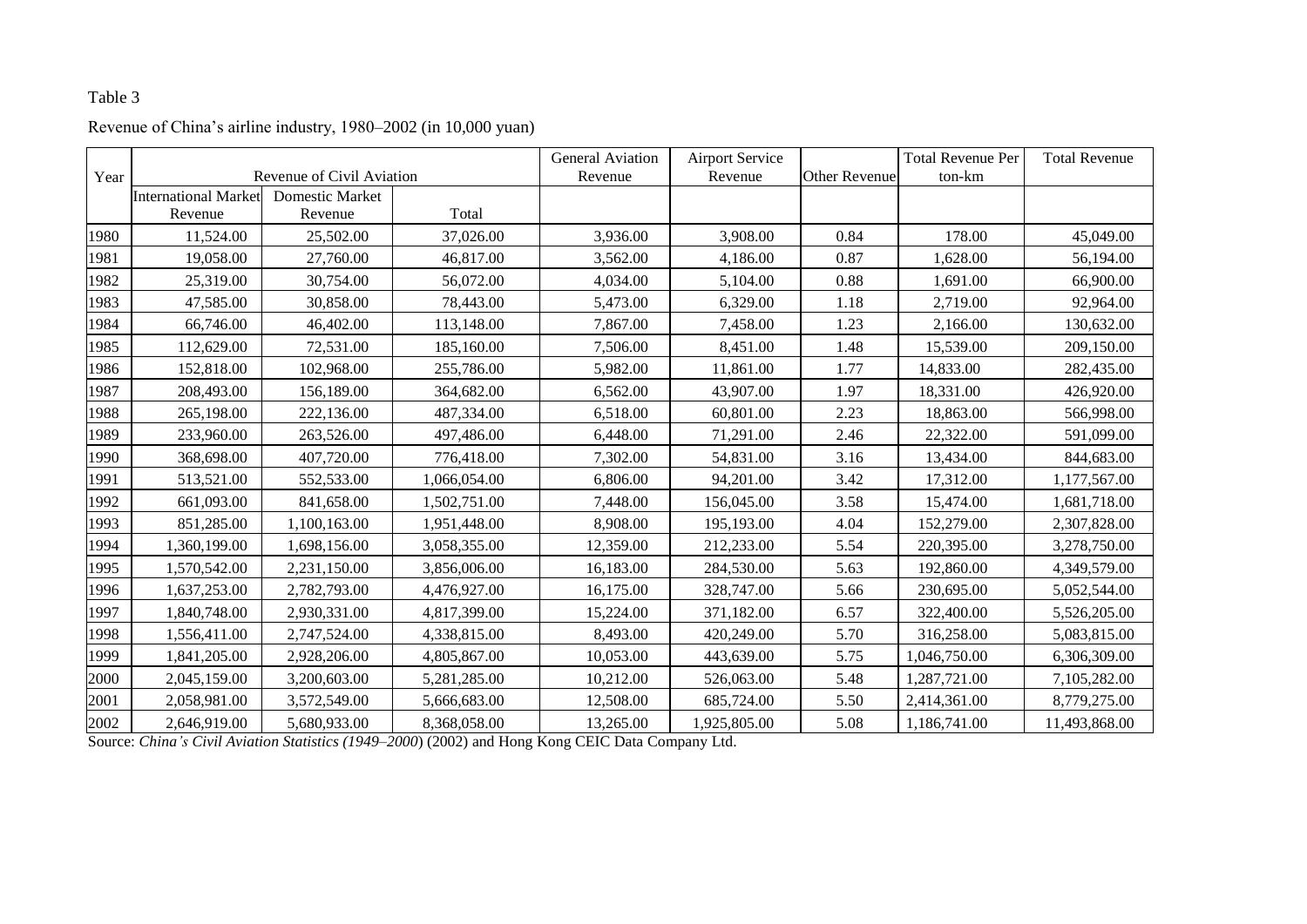# Passenger load factors and weight load factors

| Year              |                          |                         | Passenger load factors                 |                         | Weight load factors |                         |                                           |                         |
|-------------------|--------------------------|-------------------------|----------------------------------------|-------------------------|---------------------|-------------------------|-------------------------------------------|-------------------------|
|                   | Average<br>$\frac{0}{0}$ | Domestic<br>Routes<br>% | Hong<br>Kong &<br>Macau<br>Routes<br>% | Int'l<br>routes<br>$\%$ | Average<br>$\%$     | Domestic<br>Routes<br>% | Hong<br>Kong &<br>Macau<br>Routes<br>$\%$ | Int'l<br>routes<br>$\%$ |
| 1986              | 78.1                     | 89.7                    | 67.1                                   | 60                      | 64.5                | 72.3                    | 59.3                                      | 55.4                    |
| 1987              | 78.2                     | 89.5                    | 68.3                                   | 59.6                    | 66.1                | 74.7                    | 59.7                                      | 56.5                    |
| 1988              | 79.6                     | 89.2                    | 72.4                                   | 64.4                    | 67.2                | 75.7                    | 60.5                                      | 58.3                    |
| 1989              | 68.1                     | 78.5                    | 62.9                                   | 51.4                    | 59.5                | 67.4                    | 56.8                                      | 50.7                    |
| 1990              | 68.9                     | 76.9                    | 68.1                                   | 54                      | 59.3                | 63.1                    | 56.8                                      | 52.4                    |
| 1991              | 77                       | 84.8                    | 74.2                                   | 61.3                    | 64.5                | 70.6                    | 61.3                                      | 56.9                    |
| 1992              | 78.4                     | 87.1                    | 78.3                                   | 59.3                    | 64.6                | 69.6                    | 60.4                                      | 57.9                    |
| 1993              | 71.8                     | 76.6                    | 69.2                                   | 57.5                    | 58.4                | 59.9                    | 52.4                                      | 56.8                    |
| 1994              | 69                       | 73.5                    | 56.3                                   | 57.3                    | 56.8                | 58.4                    | 44.9                                      | 55.9                    |
| 1995              | 71.5                     | 75.9                    | 57.8                                   | 59.6                    | 58.8                | 59.9                    | 45.6                                      | 59.2                    |
| 1996              | 69.3                     | 72.4                    | 57                                     | 61.7                    | 59.2                | 60.1                    | 45.2                                      | 59.7                    |
| $1997^{\text{a}}$ | 65                       | 66.4                    | 41.2                                   | 60.9                    | 57.1                | 55.5                    | 34.4                                      | 61                      |
| 1998              | 59.3                     | 60.1                    | 58.2                                   | 56.5                    | 53.3                | 51.4                    | 48                                        | 57.5                    |
| 1999              | 58.6                     | 57.6                    | 61.7                                   | 56.3                    | 55.6                | 51.3                    | 64.6                                      | 49.6                    |

<sup>a</sup>Hong Kong routes included in domestic routes after 1997, Macau routes included in domestic routes after 1999. Source*: China's Civil Aviation Statistics (1949–2000*) (2002).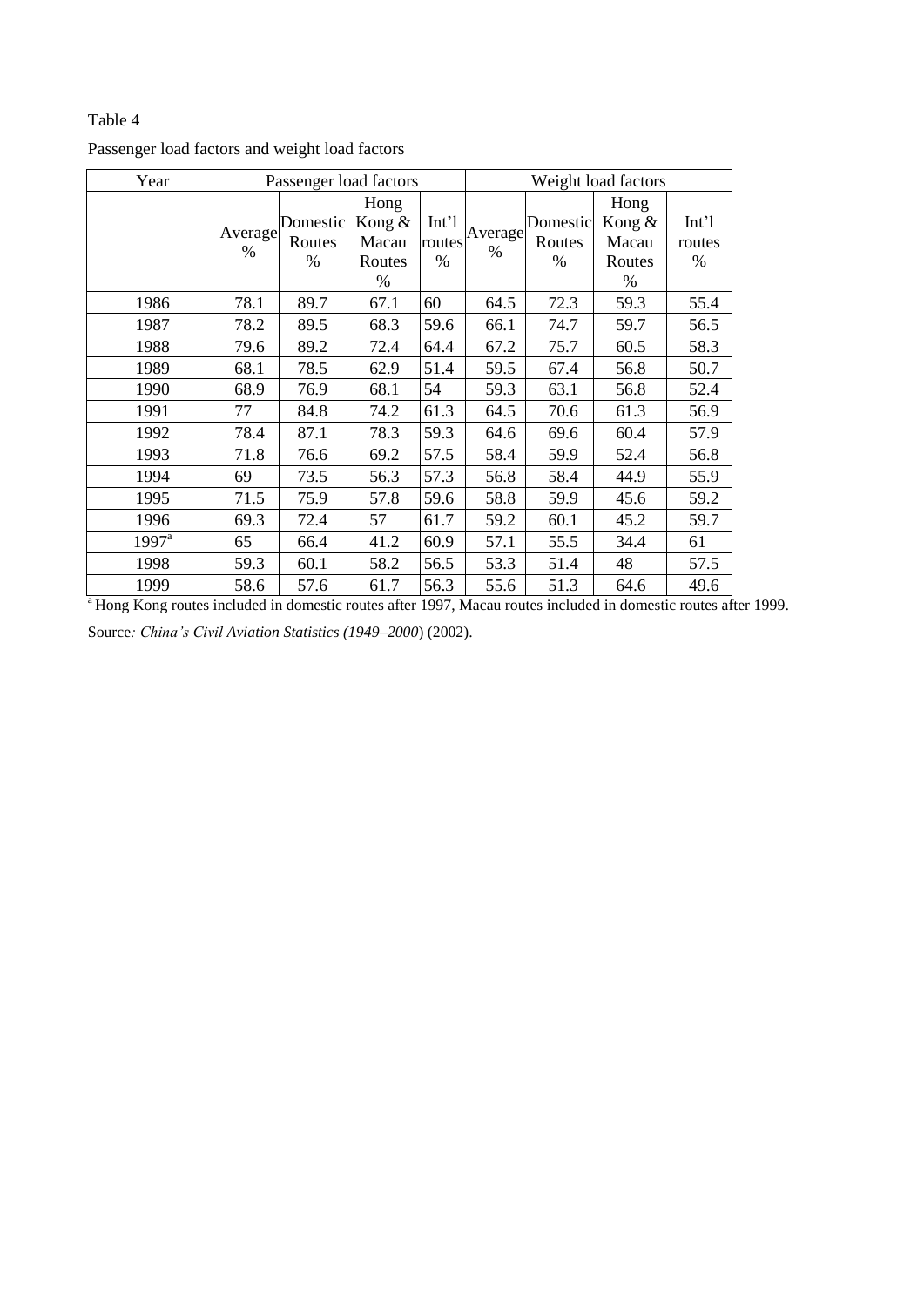|  | Passenger load factors of trunk airlines |  |  |  |  |
|--|------------------------------------------|--|--|--|--|
|--|------------------------------------------|--|--|--|--|

| Year | Air China Southern | China<br>Airlines | China<br>Eastern<br>Airlines | China<br>Northern<br>Airlines | China<br>Southwest<br>Airline | China<br><b>Northwes</b><br>t Airline | Yunnan<br>Airlines | Xinjiang<br>Airlines |
|------|--------------------|-------------------|------------------------------|-------------------------------|-------------------------------|---------------------------------------|--------------------|----------------------|
|      | $\%$               | $\%$              | $\%$                         | $\%$                          | $\%$                          | $\%$                                  | $\%$               | $\%$                 |
| 1985 | 68.3               | 90.7              | 76.3                         | 92.6                          | 88.9                          | 91.7                                  |                    |                      |
| 1986 | 76.4               | 91.7              | 73.4                         | 89.8                          | 87.4                          | 90.2                                  |                    | 85.6                 |
| 1987 | 68.2               | 91.6              | 77.6                         | 91.7                          | 89.4                          | 86.4                                  |                    | 79.7                 |
| 1988 | 70.2               | 89.6              | 82.2                         | 89.5                          | 87.7                          | 85.6                                  | 95.3               | 93.4                 |
| 1989 | 56.9               | 78                | 71.3                         | 78.6                          | 73.6                          | 74.2                                  | 84.3               | 82.2                 |
| 1990 | 58.9               | 78.7              | 73.3                         | 71.5                          | 74.1                          | 72.4                                  | 89.4               | 75.5                 |
| 1991 | 66.9               | 84.4              | 80.3                         | 80.4                          | 82.6                          | 81.9                                  | 87.9               | 88.4                 |
| 1992 | 71.3               | 86.3              | 71.3                         | 84.7                          | 83.9                          | 82.7                                  | 88.4               | 86.4                 |
| 1993 | 64.7               | 75.8              | 73.9                         | 73.3                          | 74.6                          | 71.5                                  | 79.3               | 74.8                 |
| 1994 | 63.4               | 70.4              | 69.1                         | 70.6                          | 72.6                          | 65.5                                  | 83.7               | 76.0                 |
| 1995 | 65.4               | 72.5              | 69.5                         | 76.5                          | 76                            | 65.1                                  | 84.3               | 76.9                 |
| 1996 | 66                 | 70.9              | 65.8                         | 73.6                          | 69.6                          | 65.5                                  | 77.4               | 72.7                 |
| 1997 | 64.2               | 64.2              | 64.4                         | 66.1                          | 65.6                          | 61.6                                  | 66.1               | 66.9                 |
| 1998 | 59.6               | 60.9              | 58.8                         | 55.1                          | 57.6                          | 54.1                                  | 61.8               | 58.4                 |
| 1999 | 61.4               | 58.5              | 58.9                         | 54.9                          | 56.1                          | 56.9                                  | 65.6               | 58.3                 |
| 2000 | 64.1               | 60.4              | 62.4                         | 59.5                          | 56.4                          | 62.3                                  | 56.5               | 59.9                 |
| 2001 | 63.9               | 62.3              | 61.5                         | 59.9                          | 56.6                          | 58.9                                  | 59.5               | 58.3                 |
| 2002 | 68.2               | 65.4              | 65.0                         | 60.3                          | 59.7                          | 57.0                                  | 60.8               | 45.8                 |
| 2003 | 65.9               | 63.6              | 59.5                         | 65.3                          |                               |                                       |                    | 64.6                 |

Source: *China's Civil Aviation Statistics (1949–2000*) (2002); data after 1999 from Hong Kong CEIC Data Company

Ltd.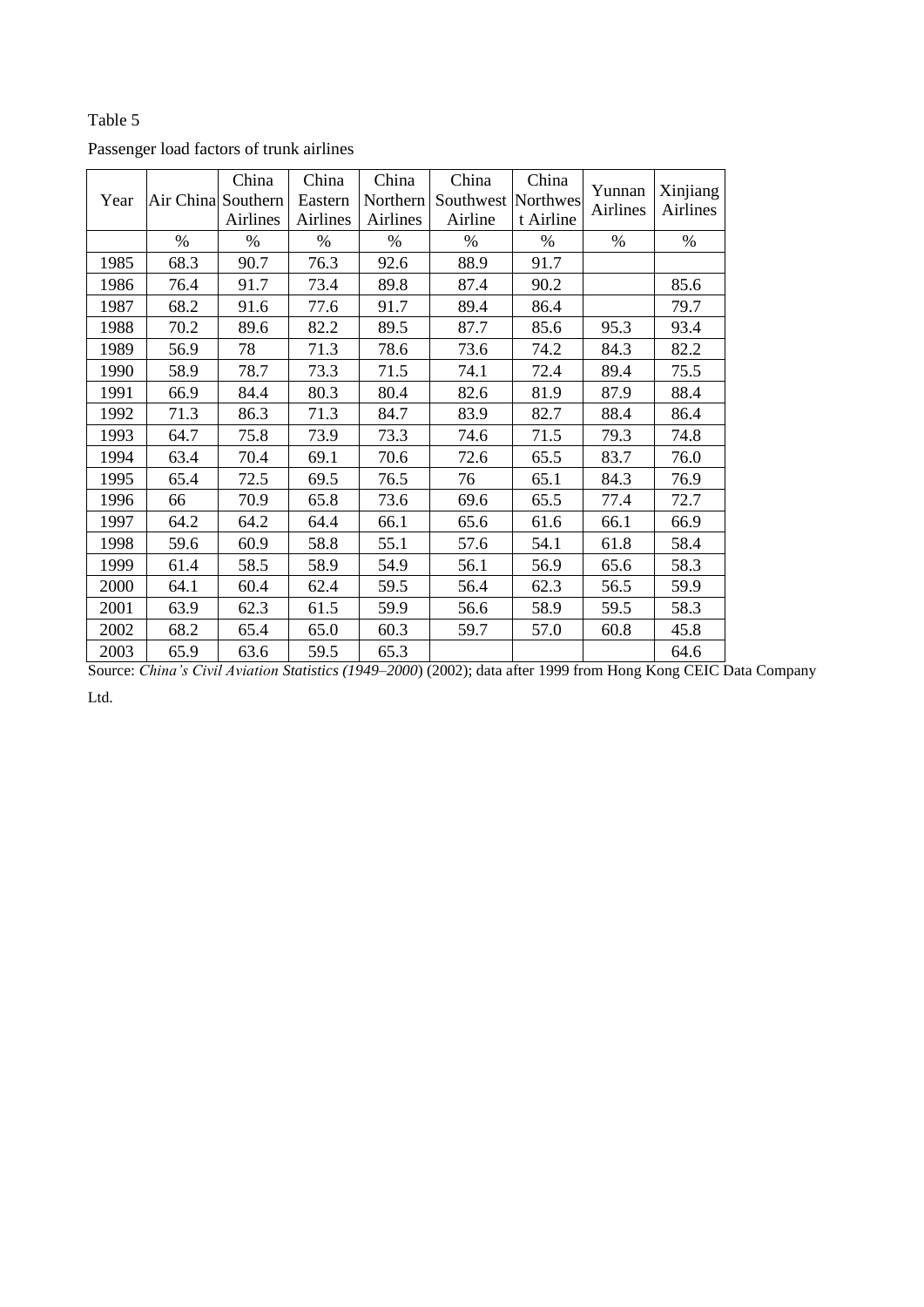| Year | Shanghai<br><b>Airlines</b> | Hainan<br><b>Airlines</b> | <b>Sichuan</b><br><b>Airlines</b> | Shenzhen<br>Airlines | Xinhua<br>Airlines <sup><math>a</math></sup> | Shandong<br>Airlines |
|------|-----------------------------|---------------------------|-----------------------------------|----------------------|----------------------------------------------|----------------------|
|      | $\%$                        | %                         | %                                 | %                    | $\frac{0}{0}$                                | %                    |
| 1993 | 73.7                        | 76.4                      | 71.1                              | 63.5                 | 32.6                                         |                      |
| 1994 | 67.7                        | 73.3                      | 67.1                              | 64.7                 | 56.0                                         |                      |
| 1995 | 73.4                        | 77.4                      | 72.2                              | 72.3                 | 70.4                                         | 18.9                 |
| 1996 | 70.9                        | 71.0                      | 67.3                              | 77.2                 | 70.0                                         | 69.6                 |
| 1997 | 64.8                        | 72.7                      | 66.7                              | 71.5                 | 61.8                                         | 71.5                 |
| 1998 | 63.0                        | 67.1                      | 62.3                              | 67.7                 | 55.2                                         | 63.1                 |
| 1999 | 58.0                        | 60.6                      | 56.5                              | 56.9                 | 55.3                                         | 65.0                 |
| 2000 | 62.5                        | 66.5                      | 60.9                              | 57.8                 | 57.3                                         | 67.4                 |
| 2001 | 65.3                        | 70.8                      | 67.3                              | 63.5                 | 57.8                                         | 66.6                 |
| 2002 | 65.2                        | 72.5                      | 66.9                              | 65.0                 | 63.0                                         | 72.2                 |
| 2003 | 61.7                        | 69.1                      | 65.8                              | 76.0                 | 69.4                                         | 75.0                 |

Passenger load factors of regional airlines

<sup>a</sup>Xinhua Airlines was taken over by Hainan in 2001, but the statistic here was calculated separately.

Source: *China's Civil Aviation Statistics (1949–2000*) (2002); data after 1999 from Hong Kong CEIC Data Company Ltd.